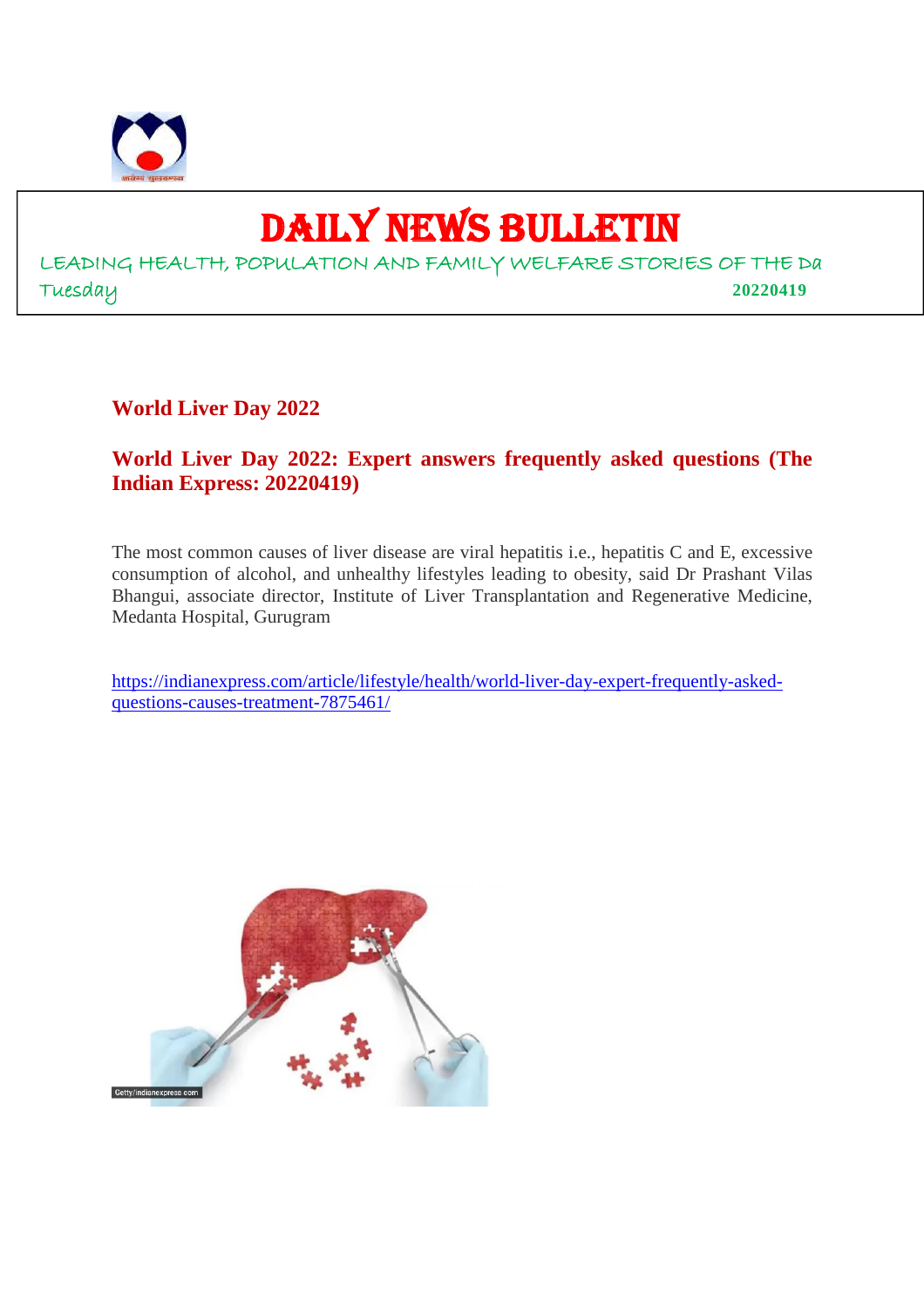liverOnce a liver reaches the stage of cirrhosis, the disease becomes irreversible (Source: Getty Images/Thinkstock)

Liver is the second largest and one of the most complex organs in the body, yet awareness regarding liver diseases continues to be low. This is why, World Liver Day is observed on April 19 every year — to create awareness about diseases related to the liver. Dr Prashant Vilas Bhangui, associate director, Institute of Liver Transplantation and Regenerative Medicine, Medanta Hospital, Gurugram answers some frequently asked questions related to liver diseases.

What is cirrhosis of the liver?

Liver disease initially starts off with fatty liver (where there is an accumulation of excess fat in the liver). This then progresses to fibrosis of the liver which leads to stiffness, and ultimately end-stage liver disease or cirrhosis, the expert added.

Also Read |Fatty Liver: Simple dietary strategies to manage the condition **Causes** 

The most common causes of liver disease are viral hepatitis i.e., hepatitis C and hepatitis E, excessive consumption of alcohol, and an unhealthy lifestyle that may cause obesity. A patient who drinks alcohol for prolonged periods of time in substantial quantity ultimately develops cirrhosis. Additionally, people who are overweight, lead an unhealthy lifestyle, have unhealthy diet, lack physical activity, and suffer from co-morbid conditions like diabetes, hypertension, thyroid disorders, and abnormal cholesterol levels are at a risk of developing non-alcoholic fatty liver disease (NAFLD), which progresses to cirrhosis. NAFLD has become a leading cause of cirrhosis of the liver in many countries. Other congenital causes of cirrhosis in children are biliary atresia, metabolic disease of the liver. Some rare causes include autoimmune hepatitis, Wilson's disease, and hemochromatosis.

liver, liver health, foods for liver, which foods are best for liver, how to keep the liver healthy, healthy diet, indian express news Keep your liver healthy. (Photo: Getty/Thinkstock) Symptoms

Initially, a patient may experience constant lethargy, fatigability, swelling of the feet after walking, jaundice, fluid in the abdomen, episodes of bleeding, portal hypertension in the later stage leading to vomiting of blood, blood in stools, internal bleeding. Liver failure also affects other organs like kidney, and even leads to memory loss, and drowsiness.

Also Read |Health tips: Add these foods to your diet and keep your liver healthy Diagnosis

If someone has a genetic pre-disposition to cirrhosis and has symptoms of liver disease or is suffering from viral hepatitis for a long period of time, they must get some blood tests, liver function tests, abdominal ultrasound, CT scan, and endoscopy done to understand the stage of cirrhosis they are at.

Stages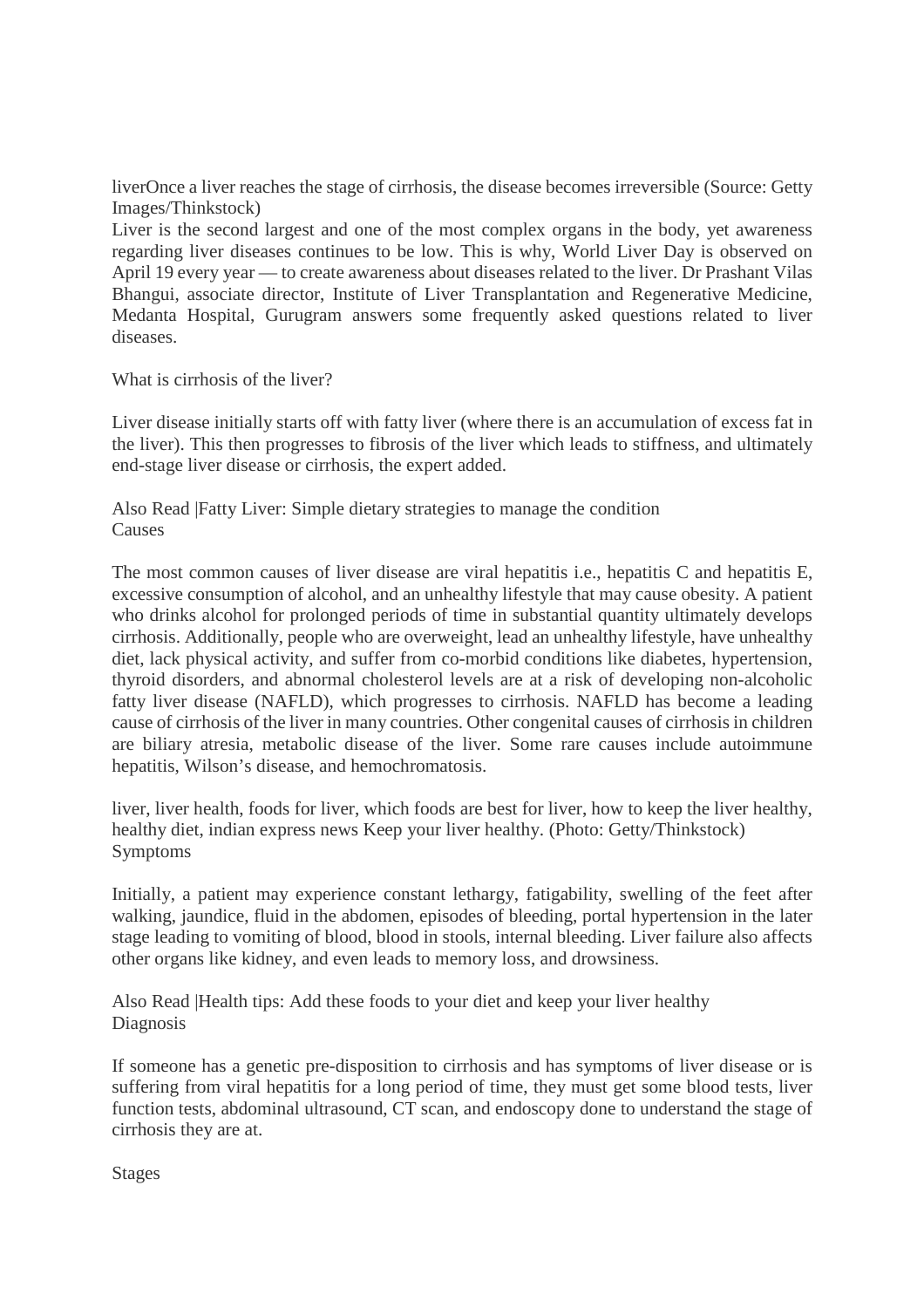Compensated cirrhosis – The liver functions get damaged to a great extent; however, the body somehow copes with that liver function, sometimes to an extent of 50-60 per cent.

Decompensated cirrhosis – When the liver damage becomes more than about 70-80 per cent. The patients gets symptoms like swelling of the feet, accumulation of fluids in the abdomen, bleeding tendencies, and effects on other organs e.g., on kidneys and brain.

Can cirrhosis be cured?

Once the liver reaches the stage of cirrhosis, the disease becomes irreversible. Fatty liver and early stage of liver fibrosis can be cured through medications along with diet control, understanding causes, and taking proper actions to reverse the condition. Patients at the stage of cirrhosis are highly recommended medical therapies, to support the liver and prevent the progression of the disease. The doctor, based on the CTP (Child-Turcotte-Pugh) score, and other additional scores, determines the treatment procedure i.e., medical treatment or to undergo liver transplantation.

Also Read |Physical activities may cut risk of death from liver disease: Study Prevention tips

There are some high-risk individuals who may get exposed to hepatitis B and C like healthcare workers, and patients having blood transfusions, hould be extra vigilant and take extra precautions. The viral markers used to identify a range of Hepatitis B, C, and other viral infections needed to be checked at regular intervals. Experts suggest undergoing an annual check-up including a liver function test, and an ultrasound after the age of 45-50, blood tests are done for early detection, especially for the people who are diabetic, hypertensive, and have thyroid disorders.

People should avoid excessive consumption of alcohol, have a healthy diet, avoid fried and junk food, exercise regularly, avoiding smoking, etc.

Is it possible to "cleanse" the liver? Is it a myth?

It's more of a myth than reality. There is nothing called cleansing a liver. One can take effective measures including liver-friendly juices, staying hydrated, and eating healthy foods that help in maintaining the healthy liver.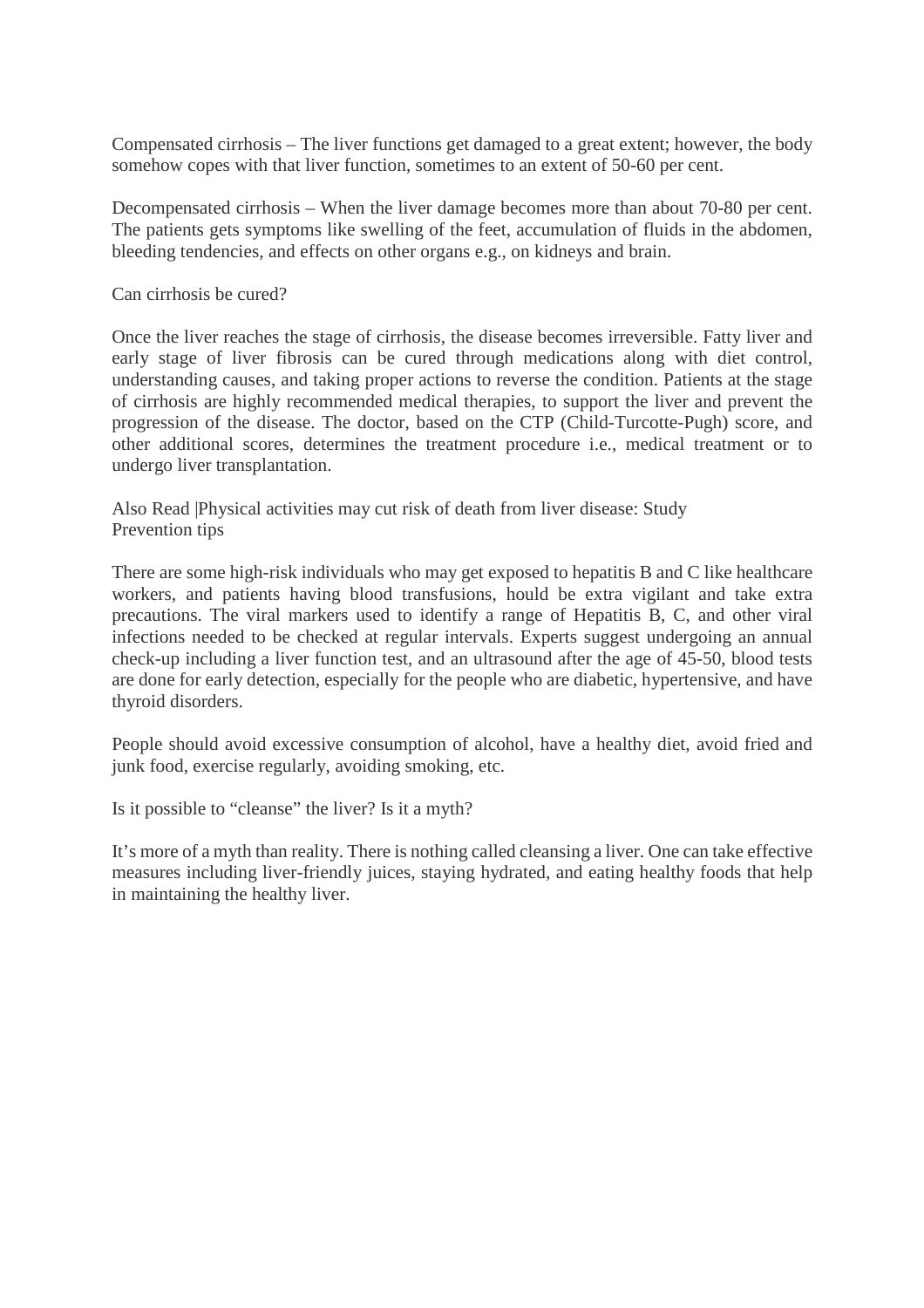# **Omicron**

# **Omicron more likely to cause upper airway infections among children, says study**

**21.1 per cent of children hospitalised with both Covid-19 and UAI developed severe disease (The Tribune: 20220419)**

https://www.tribuneindia.com/news/health/omicron-more-likely-to-cause-upper-airwayinfections-among-children-says-study-387403

Omicron more likely to cause upper airway infections among children, says study Photo for representational purpose only. Reuters file

Omicron is more likely than other coronavirus variants to cause upper airway infection (UAI) among children, putting them at risk of heart attack and other severe complications, according to a study.

The researchers from the University of Colorado, Northwestern University, and Stony Brook University in the US analysed data from the National COVID Cohort Collaborative pertaining to 18,849 children under age 19 who were hospitalised with COVID-19.

The study, published last week in the journal JAMA Pediatrics, also found that Omicron causes UAI in younger children with the mean age of hospitalised children falling from about four years and five months during the pre-Omicron period to about two years and one month during the Omicron period.

The researchers conducted the study to determine if cases of UAI among children increased when Omicron became the dominant SARS-CoV-2 variant in the US.

The proportion of children with a pediatric complex chronic condition was not significantly different in the pre-Omicron period compared with the Omicron period, they said.

Overall, 21.1 per cent of children hospitalised with both COVID-19 and UAI developed severe disease requiring measures like inserting a tube into the lungs to assist with breathing, known as intubation.

"Children with severe UAI are at risk of cardiac arrest from rapid-onset upper airway obstruction. They may require therapies typically provided in intensive care units, including frequent administration of nebulised racemic epinephrine, helium-oxygen mixtures, and intubation," the authors of the study study noted.

Nebulised racemic epinephrine is typically reserved for patients in the hospital setting with moderate-to-severe respiratory distress.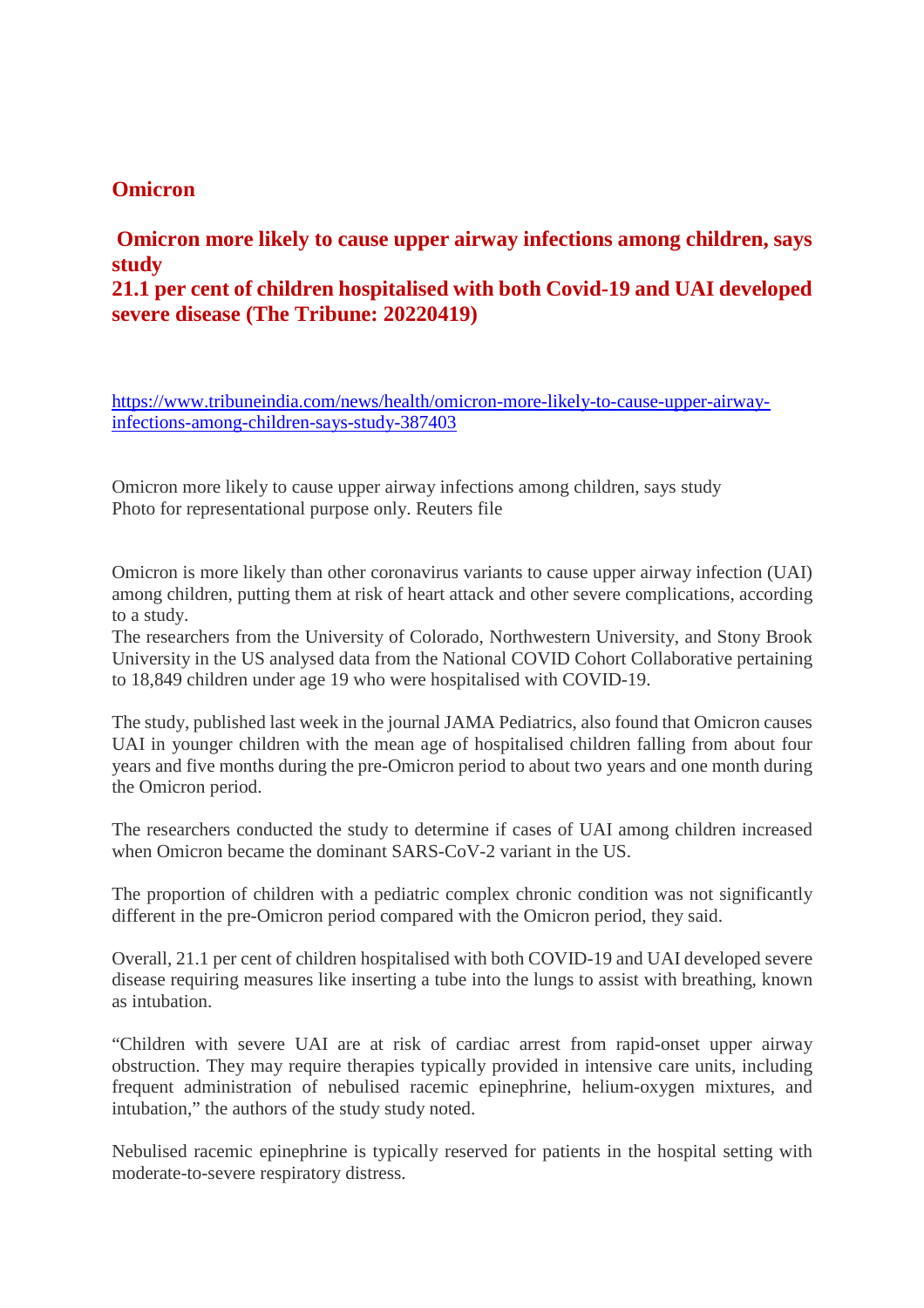"While the rate of SARS-CoV-2 pediatric UAI is not overwhelmingly high, understanding this new clinical phenotype and the potential for acute upper airway obstruction may help guide therapeutic decision-making," they said.

The Omicron strain of SARS-CoV-2 became dominant in the US the week ending December 25, 2021.

The higly transmissible variant is known to cause lower severity disease than the Delta variant, the researchers noted.

This may be because Omicron replicates less efficiently in lung cells and more efficiently in the conducting airways, they said.

The researchers acknowledged some limitation of this analysis, including that children who are still hospitalised are not represented in the study, and the frequency of severe disease observed in the Omicron period may be an underestimate.

# **T B**

**Cutting Edge: After Covid, can genome sequencing help identify gene responsible for drug-resistant TB?**

**Tuberculosis is the leading infectious disease killer in the world and was only recently overtaken by Covid-19. Scientists are keen on exploring whole genome sequencing (WGS) for TB investigation. (The Indian Express: 20220419)**

https://indianexpress.com/article/lifestyle/health/cutting-edge-tuberculosis-drug-genomesequencing-7875991/

India, Indonesia, the Philippines, and China have together seen a reduction of 1.3 million cases (93%) in tuberculosis.

In the past two years, genome sequencing enabled scientists to rapidly identify the SARS-CoV-2 virus and its variants. Now, can the gains made during the Covid-19 pandemic be expanded to more uses and help frame public health responses for other infectious diseases such as tuberculosis — which India hopes to end by 2025? Taking a lead in this direction is the Punebased B J Medical College and Sassoon General Hospital, which plans to utilise their year-old genome sequencing facility to identify genes responsible for drug-resistant TB.

Tuberculosis is the leading infectious disease killer in the world and was only recently overtaken by Covid-19. Compared to 2019, tuberculosis cases in 2020 reduced by 18% globally (from 7.1 million to 5.8 million cases) and by up to 24% in the ten worst-affected countries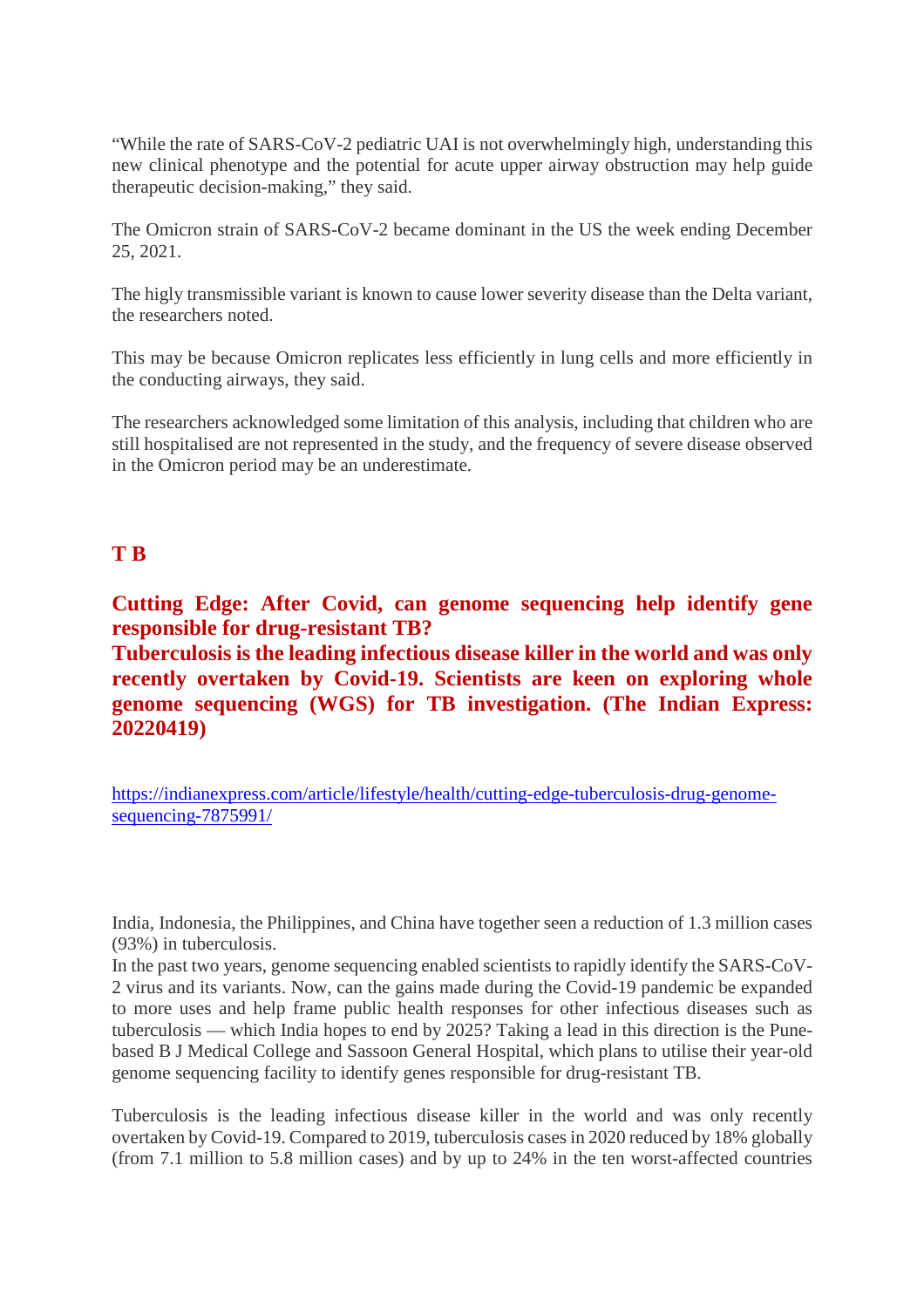with high tuberculosis burden, as per the new Lancet Respiratory Medicine series published on March 23 this year.

Scientists are keen on exploring whole genome sequencing (WGS) for TB investigation and this concept further got a fillip when a joint study by BJMC with Johns Hopkins University School of Baltimore, USA, and others, highlighted the need for increased surveillance of TB antibiotic resistance in India. Findings of their study that compared transmissibility across four major lineages (L1-4) of Mycobacterium tuberculosis (Mtb) has shown that there are inherent differences between the lineages with implications for TB control, surveillance, and monitoring.

Published recently on medRxiv, the pre-print server for health sciences, the study showed that modern Mtb lineages (L2 and L4) were more recently introduced in Western India, compared to older lineages (L1 and L3). L2 shows a higher frequency of drug-resistance as well as higher transmissibility.

"Our findings highlight the need for contact tracing around cases of TB due to L2, and heightened surveillance of TB antibiotic resistance in India," said Dr Rajesh Karyakarte, coordinator of Maharashtra's genome sequencing project and head of the department of microbiology at B J Medical College and Sassoon General Hospital, the largest government hospital in Maharashtra

"While there is geographic variation in the lineage prevalence, L1 comprises approximately two thirds (67%) of the Mtb isolates in the country. However, all four major lineages are found in circulation. The Mtb transmissibility may vary between lineages (or variants) and this may contribute to the slow decline of tuberculosis (TB) incidence," Dr Karyakarte explained.

Health |With khichdi, tiranga paratha and sesame laddu, Gadchiroli's severe malnourishment cases drop by 50%

"As modern and more drug-resistant lineages take further hold in India, the proportion of TB with drug resistance may continue to rise, along with the number of possible new resistance associated variants. To achieve control, resources will need to be directed towards interrupting transmission by increasing efforts towards active case finding, contact tracing, early diagnosis, and treatment. The wider adoption of WGS can assist these efforts allowing clinicians to tailor therapy sooner and in turn help decrease transmission. Hence an improved understanding of these characteristics is important to improve the ability to control TB transmission," he said.

Whole Genome Sequencing (WGS) can be used to assist efforts in providing quicker genotypebased drug susceptibility testing (DST) results of Mycobacterium tuberculosis, and with the genome sequencing facility set up at BJMC a year ago, Dr Karyakarte and his team have been assured funding from Maharashtra government, and are set to embark on the exercise soon.

The molecular laboratory at BJMC has been extremely busy in the last two years of the Covid pandemic. From using molecular scissors to prepare DNA for sequencing machines to studying changes in the genetic structure of SARS-CoV2 virus and identifying variants, scientists were able to sequence 3,000 samples at the college itself.

As part of a memorandum of understanding with IISER, NCL and Pune Knowledge Cluster, they sequenced more than 10,000 samples. Every month, the BJMC coordinated the collection of 100 samples from each of Maharashtra's 36 districts and sent it to the Council of Scientific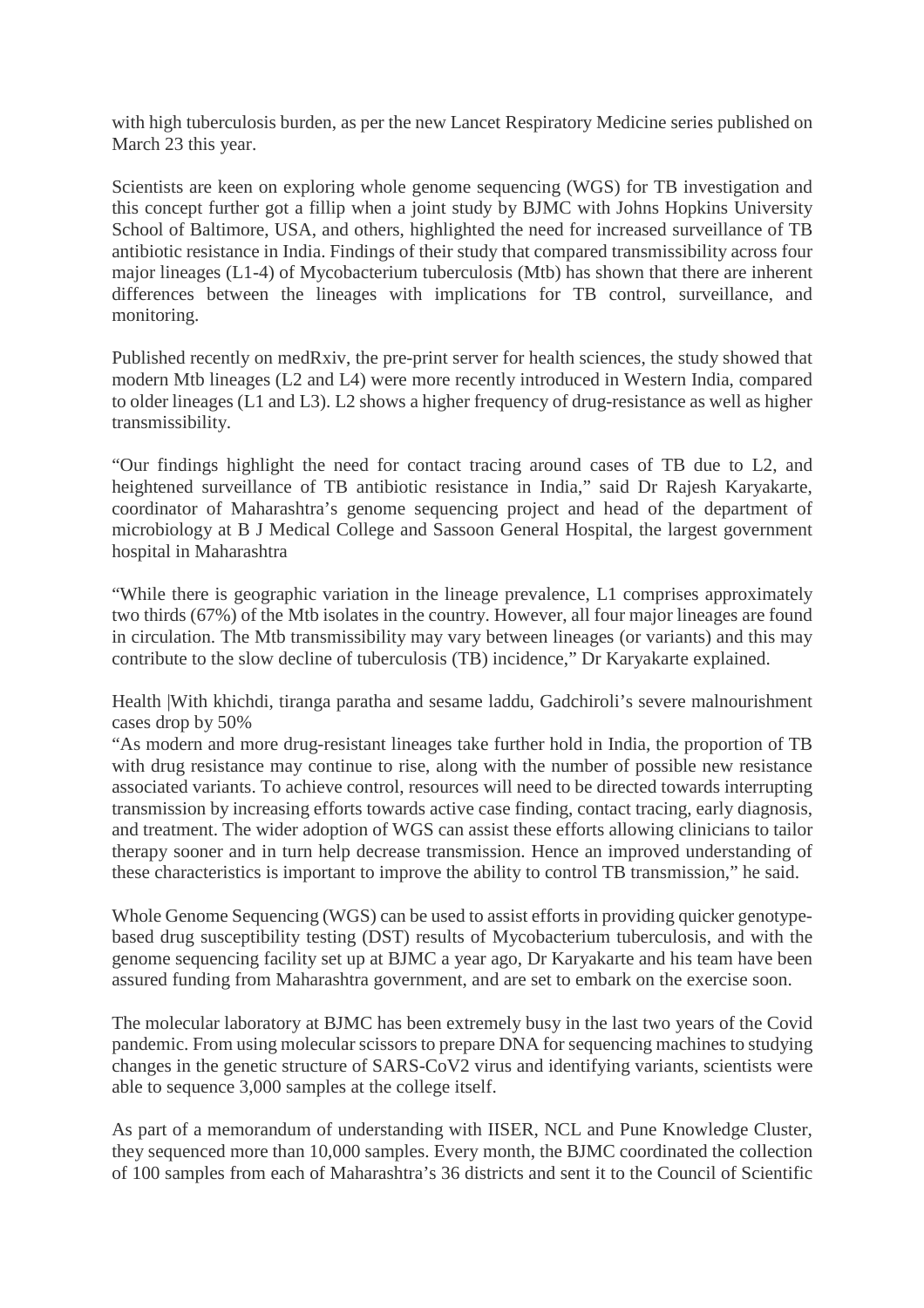and Industrial Research-Institute of Genomics and Integrative Biology as part of a state project for genome sequencing.

Analysing results and reporting it to the state government, the National Centre for Disease Control and Indian SARS-CoV-2 Genomics Consortium soon became a norm, and it was through the genome sequencing project at BJMC that it was confirmed that the Omicron variant had arrived in the country in December and not November 2021.

"We are ready to use this methodology to detect more genes responsible for drug resistant TB," Dr Karyakarte said. Scientists at the laboratory also suggest that just as Indian companies (aided by the Department of Biotechnology, Government of India) devised probe and primer sets for Covid, the same could be done for rapid identification of TB. "The government can procure them in mission mode and distribute them to 877 Indian Council of Medical Research approved laboratories across India for diagnosis of TB," he said.

India, Indonesia, the Philippines, and China have together seen a reduction of 1.3 million cases (93%) in tuberculosis; and major reductions in notified cases have been seen in the Philippines (37%), Indonesia (31%), South Africa (26%), and India (25%). In 2019, India notified 2 1,76, 677 cases of TB to the World Health Organisation, while in 2020 the drop was significant only 16,29,301 cases of TB were notified.

Data from Maharashtra — among the states with a high burden of TB — shows that over 2.27 lakh new cases were notified in 2019. There was a significant drop in 2020 (1.6 lakh new cases of TB) owing to the Covid pandemic. The figure rose to 2 lakh in 2021 as efforts to detect active TB cases intensified. Last year, Maharashtra reported 9,445 multi-drug resistant TB cases and 254 Extremely drug resistant (XDR) TB cases.

## **Childhood asthma, eczema**

**Is disinfectant use during pregnancy linked to childhood asthma, eczema? Here's what experts say**

**Chemicals present in disinfectants can cause skin irritation, allergies, infections, and eczema in newborn babies, said Dr Swati Gaikwad, consultant obstetrician and gynaecologist (The Indian Express: 20220419)**

https://indianexpress.com/article/lifestyle/health/disinfectant-use-pregnancy-childhoodasthma-eczema-study-7853423/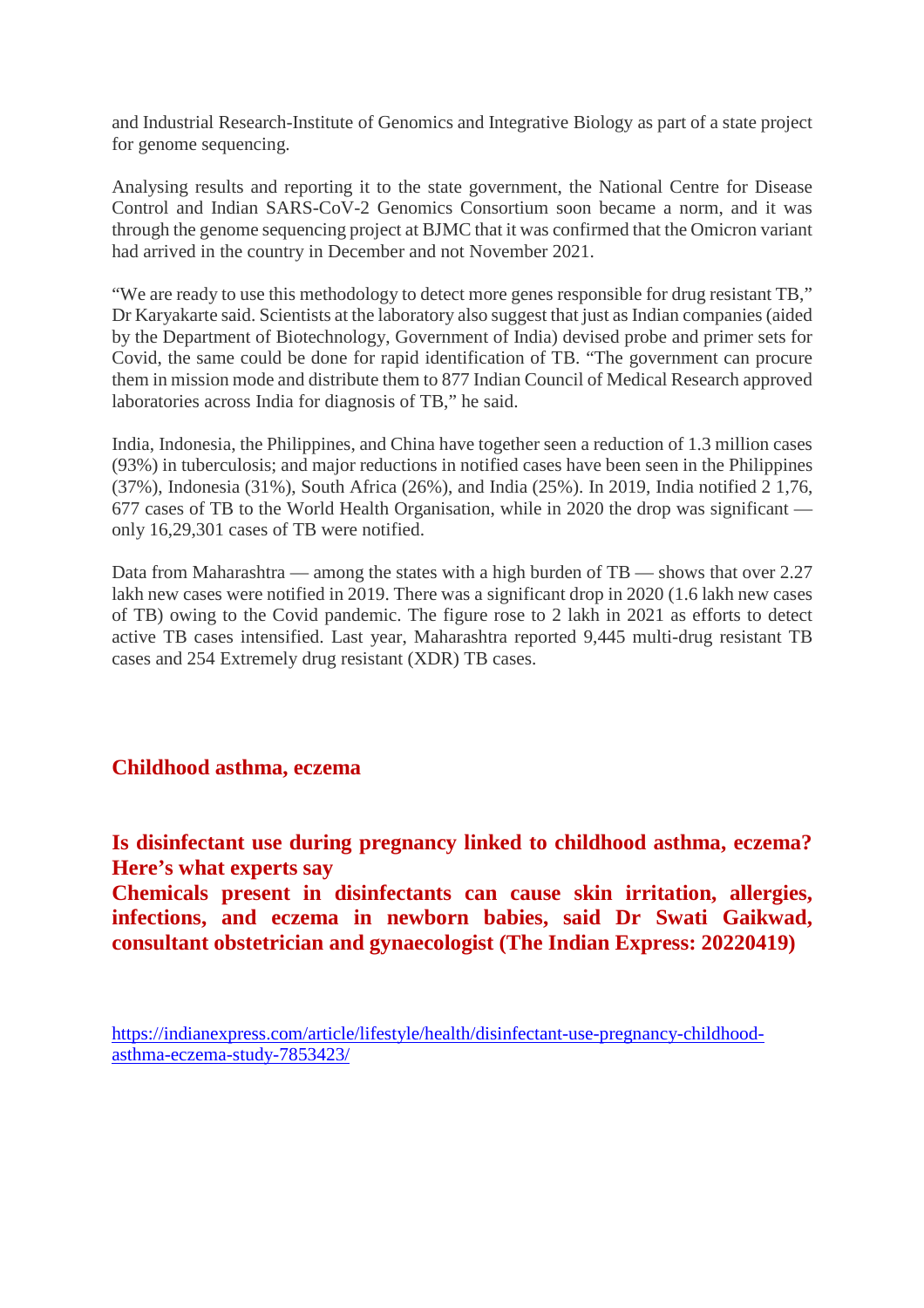disinfectants pregnancyThe odds of children having asthma or eczema were significantly higher if their mothers used disinfectant one to six times a week compared with the odds in children of mothers who never used disinfectants, according to a study (Source: Pixabay) A new population study notes that the use of disinfectants by pregnant women may be a risk factor for asthma and eczema in their children. Published online in Occupational and Environmental Medicine, the study says that the odds of children having asthma or eczema were significantly higher if their mothers used disinfectant one to six times a week compared with the odds in children of mothers who never used them.

Also Read |All you need to know to have a safe pregnancy (and post pregnancy care) The authors used data on 78, 915 mother-child pairs who participated in the Japan Environment and Children's Study to examine whether mothers' exposure to disinfectants in the workplace was associated with an increased risk of a diagnosis of allergic diseases in their children when aged three years. The study noted that there was an exposure-dependent relationship between prenatal exposure to disinfectants and the odds of children experiencing these allergic conditions, with the children of mothers exposed to disinfectants every day having the highest odds of a diagnosis – 26 per cent greater for asthma, and 29 per cent greater for eczema than children of mothers who were never exposed.

Also Read |Five things to consider while planning pregnancy in your 30s Notably, disinfectants are used frequently in hospitals and other medical facilities, with the covid-19 pandemic leading to an increase in their use in medical settings and also more widely, including by the general population, to curb the spread of the virus.

What are disinfectants?

Disinfection is a process used in healthcare to destroy disease-causing organisms, said Dr Rohini Kelkar, senior consultant, clinical microbiology, Metropolis Healthcare Ltd. "Antisepsis is the use of disinfectants on the skin before surgery, for hands contaminated with microorganims. The commonly-used household disinfectants are Chlorhexidine gluconate, Quarternary ammonium compounds, and alcohol. It is necessary to disinfectant surfaces in hospitals contaminated with blood and other infectious material," said Dr Kelkar.

Chemicals present in these disinfectants can cause skin irritation, allergies, infections, and eczema in newborn babies, said Dr Swati Gaikwad, consultant obstetrician, and gynaecologist, Motherhood Hospital, Pune. "It can aggravate respiratory health issues. Even those with existing respiratory problems will have a tough time if the disinfectants are used on a daily basis. They can damage the respiratory tract through prolonged or repeated exposure, if inhaled. Other signs like skin burns and eye irritation will also be seen," she explained.

What to keep in mind?

According to Dr Gaikwad,

\*Choose an appropriate disinfectant based on the type of surface to be disinfected (hard surface, soft surface, electronics).

\*Opt for gloves while using disinfectants. Using the proper concentration and application method is essential.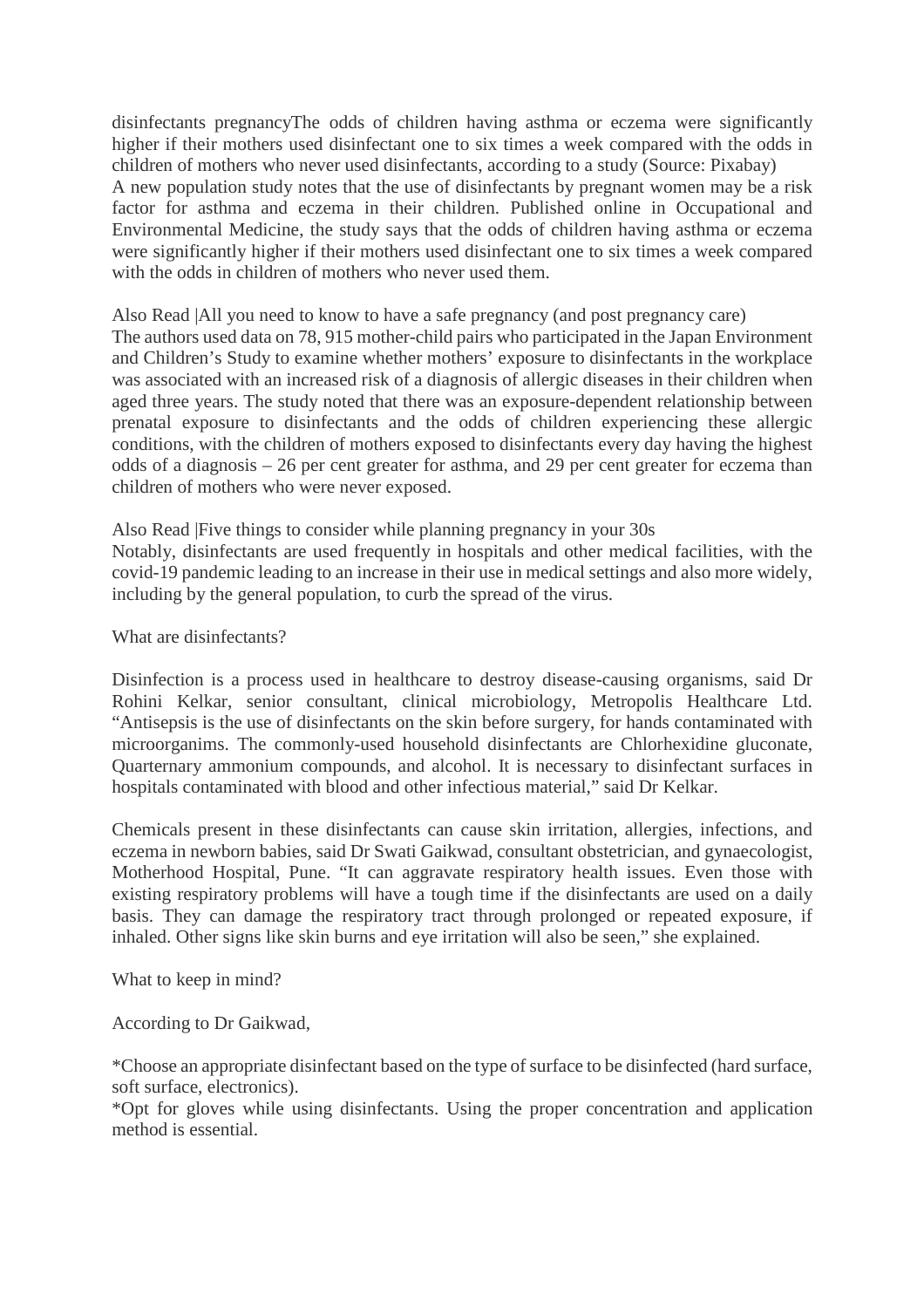\*Don't mix disinfectants with cleaners, other disinfectants, or other chemicals. It is better that pregnant women stay away from disinfectants or wear masks when they are used at home or outside.

pregnancy, planning a pregnancy in 30s, pregnancy in 30s versus pregnancy in 20s, reproductive health, healthy pregnancy, late pregnancy, indian express news It is important to consider a few things in pregnancy when it comes to mother and child's health (Photo: Getty/Thinkstock)

Dr Kelkar advised against "indiscriminate use" of disinfectants. "Disinfectants are like antibiotics and should not be used indiscriminately. They can also cause infertility and create antibiotic resistant superbugs. If used on contact surfaces in kitchens, they can contaminate food in contact even after the cleaning is done," she said.

Are there any alternatives?

According to Dr Kelkar, liquid soap and hot water are the ideal disinfectants for homes. "Handwashing with soap and water is the best way to prevent the transmission of infections. Sunlight is the best natural disinfectant," she said.

## **Nutrient-dense foods**

**From cashews to moong lentil: 5 nutrient-dense foods you must consume "Nutrient-dense foods are those that have a high nutrient content for the number of calories that they contain," said nutritionist Lovneet Batra (The Indian Express: 20220419)**

https://indianexpress.com/article/lifestyle/health/nutrient-dense-foods-lovneet-batra-nutrition-7821090/

healthy eating, healthy gut, healthy lifestyle, how to keep the gut healthy, digestive health, digestive disorders, indian express newsEat a variety of plant-based foods. (Photo: Getty/Thinkstock)

Consuming nutritious foods is extremely important to maintain one's health and fitness levels. As such, if you have been scouting for options, look no further. Nutritionist Lovneet Batra recently took to Instagram to share some foods that are healthy and delicious!

Also Read |Healthy eating: Nutritionist suggests 6 effective ways to maximise nutrition "Nutrient-dense foods are those that have a high nutrient content for the number of calories that they contain. So, if you're looking for nutritious foods to add to your meals we got a few of them," she said in a post on Instagram.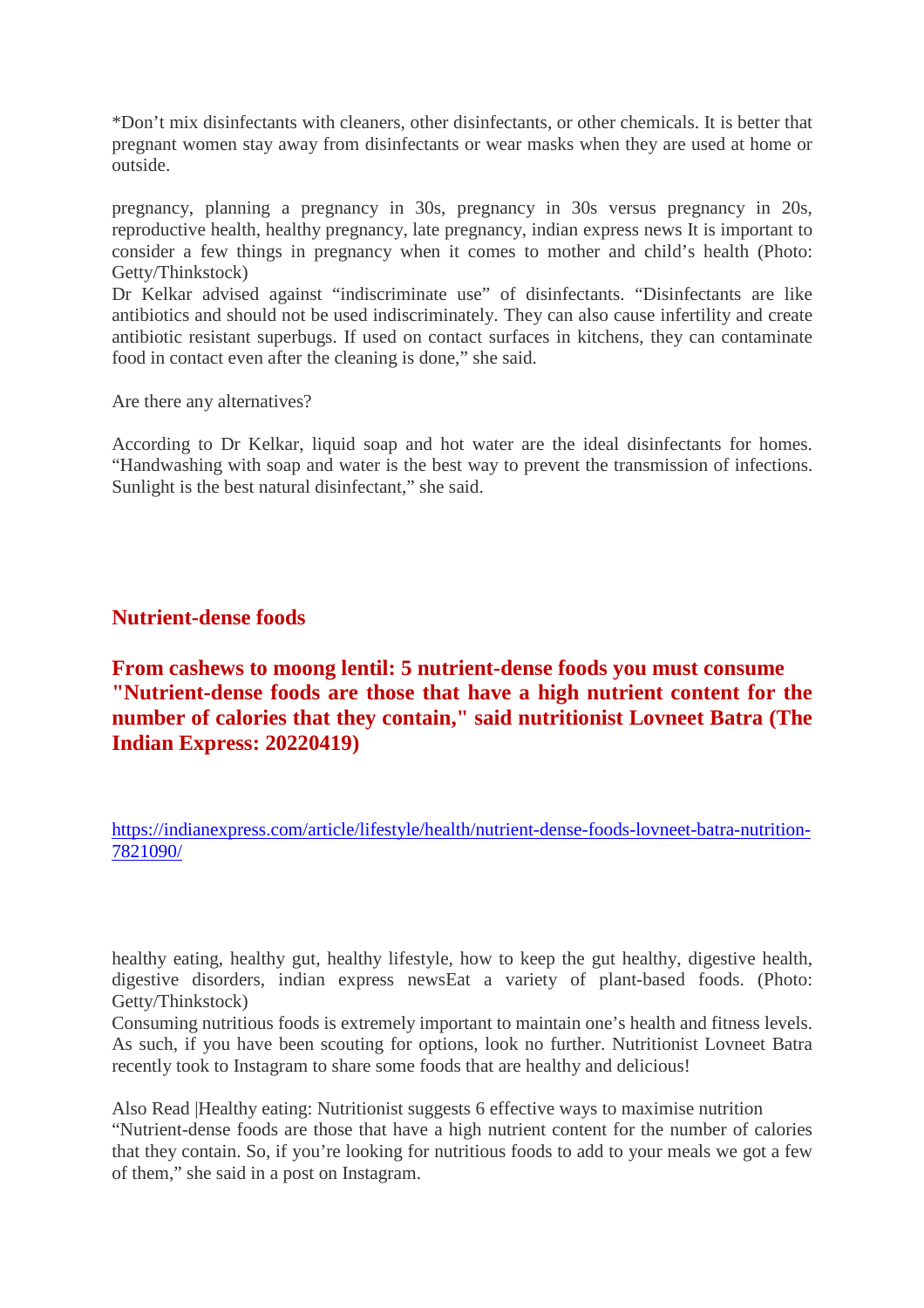#### **Chickpeas**

Chickpeas are a great source of protein, folate (vitamin B9), iron, zinc and fibre. In fact, regularly consuming chickpeas may even help offset the development and progression of several chronic diseases because of their fibre and protein content.

#### Amaranth

A pseudocereal, low-fat grain with a remarkable nutritional value and protein content, amaranth is a valuable food source. Further, it contains relatively high levels of micronutrients especially iron, phosphorus, magnesium, vitamin A and E.

Also Read |Eleven nutrients you will need in 2022 to keep yourself strong and healthy Moong lentil

moong Moong dal is a nutrient-dense food (Source: Getty Images/Thinkstock) Moong lentils pack the most essential amino acids. Their phytic acid (an antinutrient that blocks the digestion of protein) content is also lower than in other legumes and cereals, making it a more bioavailable source of protein. They are also easily digestible – which means they're less likely to create flatulence, making it, quite literally, a comfort food!

#### Cashews

Cashews are one the most beloved nuts around the world. They contain high amounts of vegetable protein and fat (mostly unsaturated fatty acid), are an excellent source of protein (approximately 25 per cent of energy) and have an optimal nutritional density with respect to healthy minerals (calcium, magnesium, and potassium) and vitamins.

Also Read |'Small, sustainable changes can go a long way in improving deep health': Munmun Ganeriwal Ragi

Although all types of millet are nutritious, ragi has some particular qualities that set it apart. Ragi is gluten-free and rich in protein. It contains more calcium and potassium than other millets. The list doesn't end there. Ragi is also rich in polyphenol and dietary fibre which have multiple health benefits.

# **Traditional medicinal practices**

**GCTM aims to improve quality of traditional medicinal practices: WHO regional director Prime Minister Narendra Modi along with World Health Organization (WHO) Director-General Dr Tedros Ghebreyesus will perform the ground-**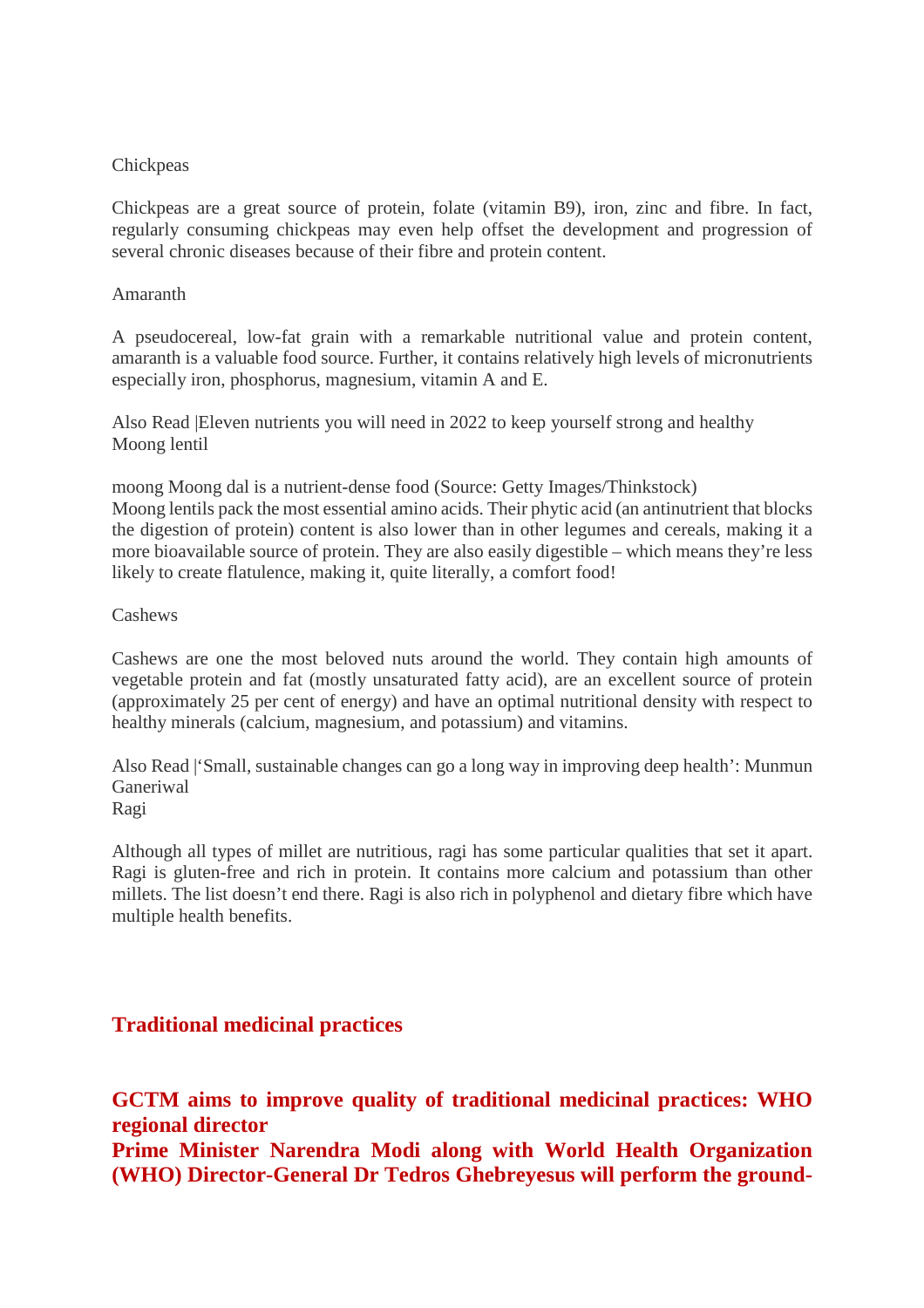# **breaking ceremony of the facility in Jamnagar on April 19 (The Tribune:20220419)**

https://www.tribuneindia.com/news/health/gctm-aims-to-improve-quality-of-traditionalmedicinal-practices-who-regional-director-387135

GCTM aims to improve quality of traditional medicinal practices: WHO regional director Photo for representational purpose only.

The WHO Global Centre for Traditional Medicine, set to come up in Gujarat, aims at improving the quality and safety of traditional medicinal practices by developing a cohesive approach to healthcare, said the world body's Regional Director Dr Poonam Khetrapal Singh.

The objective is also to develop a mechanism that allows access to such traditional medicinal practices and protects such knowledge, she said.

Prime Minister Narendra Modi along with World Health Organization (WHO) Director-General Dr Tedros Ghebreyesus will perform the ground-breaking ceremony of the facility in Jamnagar on April 19.

It would be the first global outpost centre for traditional medicine and define the issues that countries face in regulating, integrating and positioning traditional medicine.

Asked why the need for establishing the WHO Global Centre for Traditional Medicine (GCTM) has been felt now, Dr Singh told PTI that nearly 80 per cent of people in 170 of 194 WHO member countries use traditional medicines and indigenous therapies.

For many, traditional medicines are the first port of call for treatment, said the regional director of WHO South-East Asia Region.

"Many of their governments have requested WHO's support in creating a body of reliable evidence and data on traditional medicines practices and products," she said.

According to her, the Covid pandemic has further impacted health systems in the world and all countries need to mobilise all available resources to recover, fill gaps in health coverage and accelerate progress toward health goals.

"Consumer expectations for healthcare are rising while costs are soaring. Therefore, integrating traditional medicine into the public healthcare delivery system becomes an obvious and pressing need.

"Although traditional medicines have been around for millennia, they lack robust evidence, data and a standard framework, preventing their integration into mainstream healthcare delivery system. As a result, millions of accredited traditional medicine workers, facilities, expenditures and products are still not fully accounted for," Dr Singh said.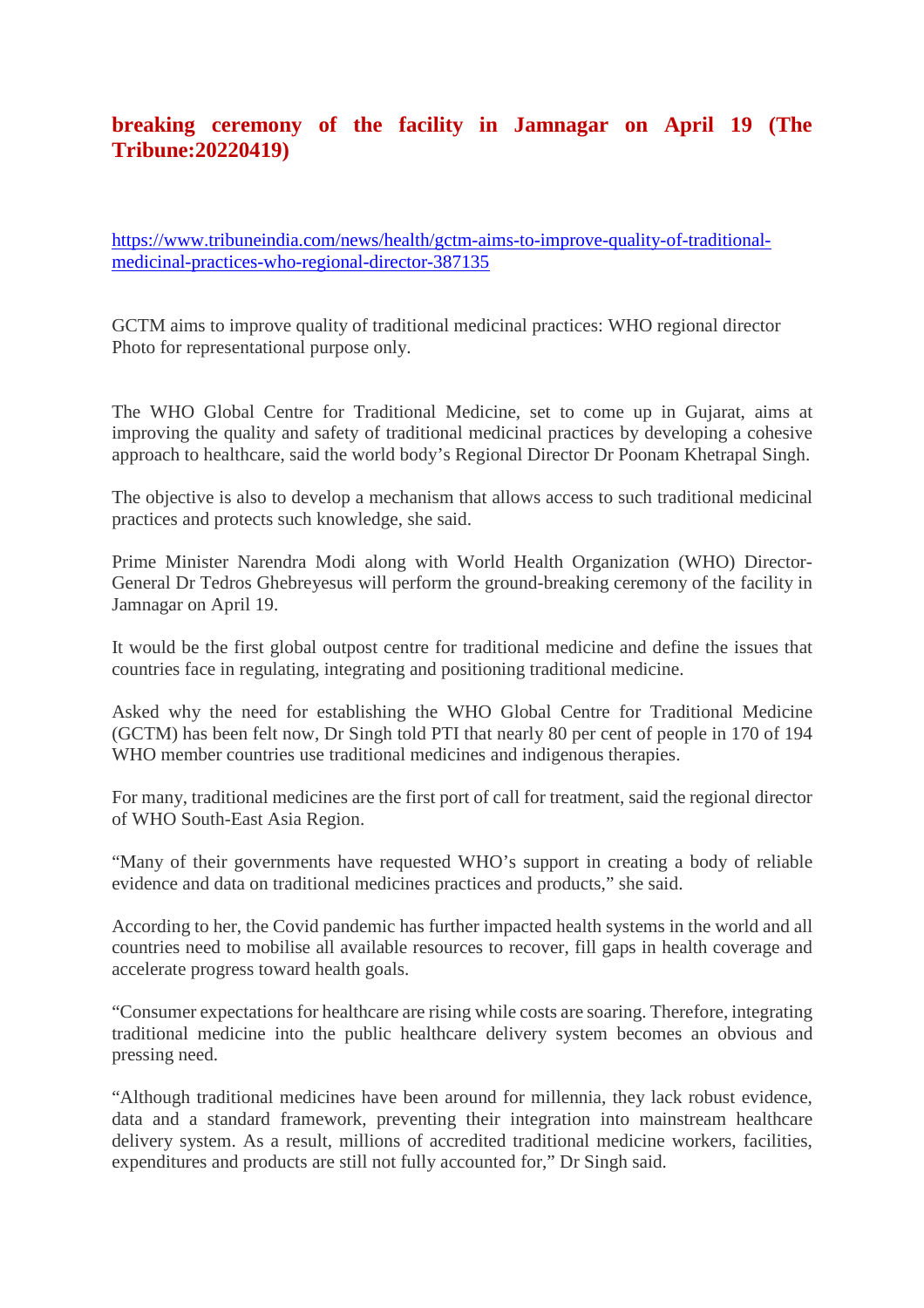The GCTM, with its global reach, will be a game-changer by focusing on four strategic areas of work. These are evidence and learning; data and analytics; sustainability and equity; and innovation and technology, she stated.

"It will help harness the power of traditional medicine to advance the Sustainable Development Goal 3 target of ensuring the health and promoting wellbeing for all at all ages." Asked what other areas will it contribute to, Dr Singh said traditional medicine is a part of the growing trillion-dollar global health, wellness, beauty and pharmaceutical industries.

Many countries have well-established systems of traditional medicine. Supporting the member states in developing a safe, effective and organised traditional medicine will enable the medical system to tap into and fully realise its potential and attract people from other countries who seek such care, she said.

"Traditional medicines also represent a vibrant and expanding part of healthcare. There has been rapid modernisation in the ways traditional medicine is being studied.

"Artificial intelligence is now used to map evidence and trends in traditional medicine and to screen natural products for pharmacokinetic properties," Dr Singh told PTI.

# **Eye problems, dementia common post Covid recovery**

**Eye problems, dementia common post Covid recovery Breathlessness, muscle weakness, weight loss, concentration issues and disturbed sleep cycle other symptoms (The Tribune:20220419)**

https://www.tribuneindia.com/news/health/eye-problems-dementia-common-post-recovery-386944

Breathlessness, eye problems, muscle weakness, dementia, weight loss, concentration issues and disturbed sleep cycle have been commonly observed among people months after recovery from coronavirus infection, healthcare specialists said.

They said that even though cases of Covid were plateauing in India, many instances of long Covid were being observed with varied symptoms.

Covid-19 impact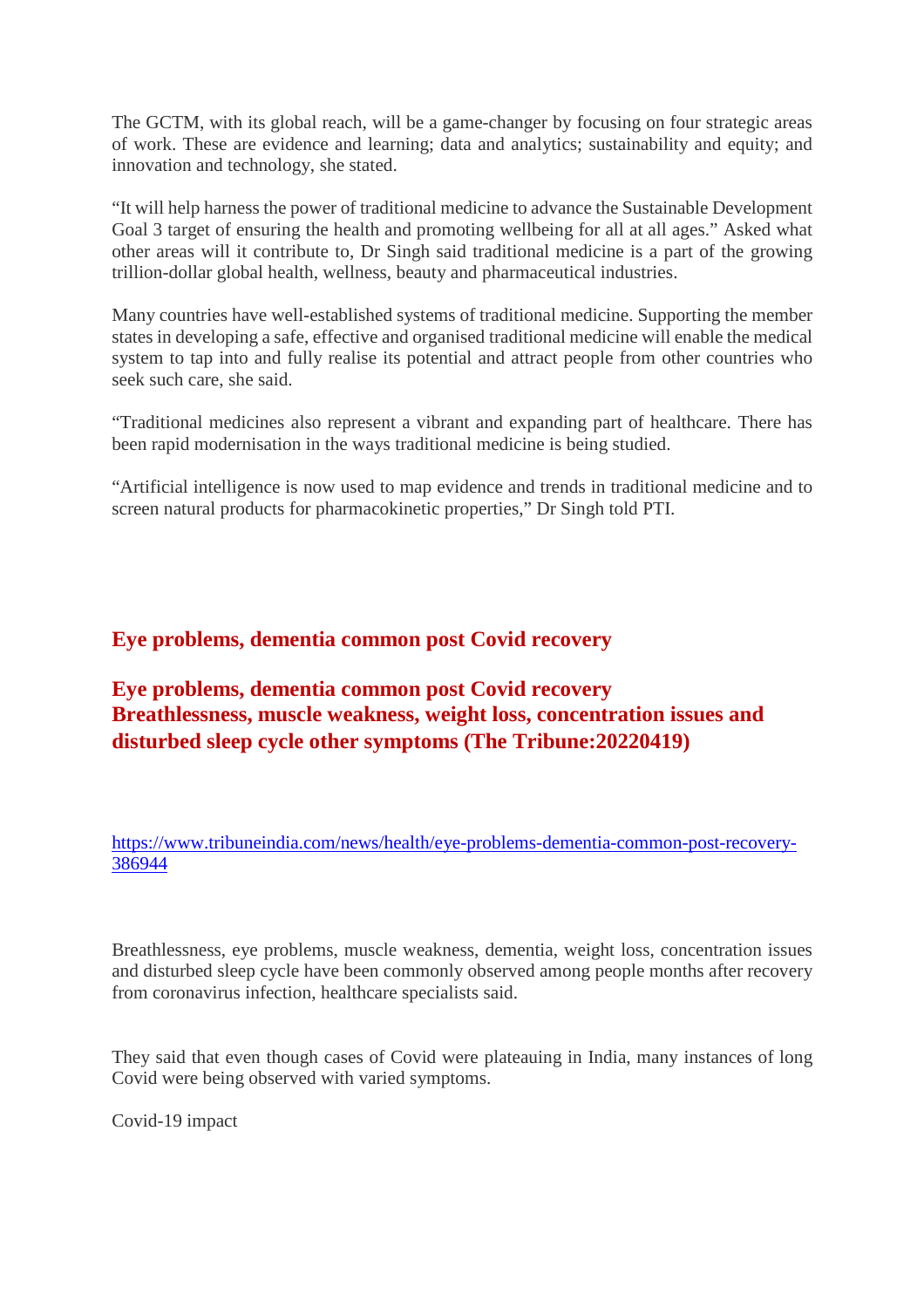Long Covid also has an impact on the neurological system, kidneys, gastrointestinal tract and neuromuscular and musculoskeletal systems. — Dr Rakesh Pandit, Doctor in Delhi

There is no definitive number of long Covid patients officially. But according to the World Health Organisation (WHO), current evidence suggests approximately 10-20 per cent of people experience a variety of mid and long-term effects after they recover from the initial infection.

It is usually seen three months from the onset of Covid infection and lasts for at least two months.

India has recorded the second-highest number of Covid cases after the US. In India, 4,30,40,947 people contracted the infection and 5,21,747 people lost their lives due to the disease.

Dr Rakesh Pandit, senior consultant and head of the department of internal medicine at Aakash Healthcare, Dwarka, said the age group of 25 to 50 years has been hit hardest by long Covid.

"The lungs of those who were on Non-Invasive Ventilation or ventilator assistance during the Covid waves are now showing permanent damage. Long Covid also has an impact on the neurological system, kidneys, gastrointestinal tract, and neuromuscular and musculoskeletal systems," he said.

The doctor said progressive dyspnea, a condition characterised by breathlessness, is one of the most typical symptoms of long Covid. —

# **Covid -19 Cases (The Asian Age:20220419)**

http://onlineepaper.asianage.com/articledetailpage.aspx?id=16306857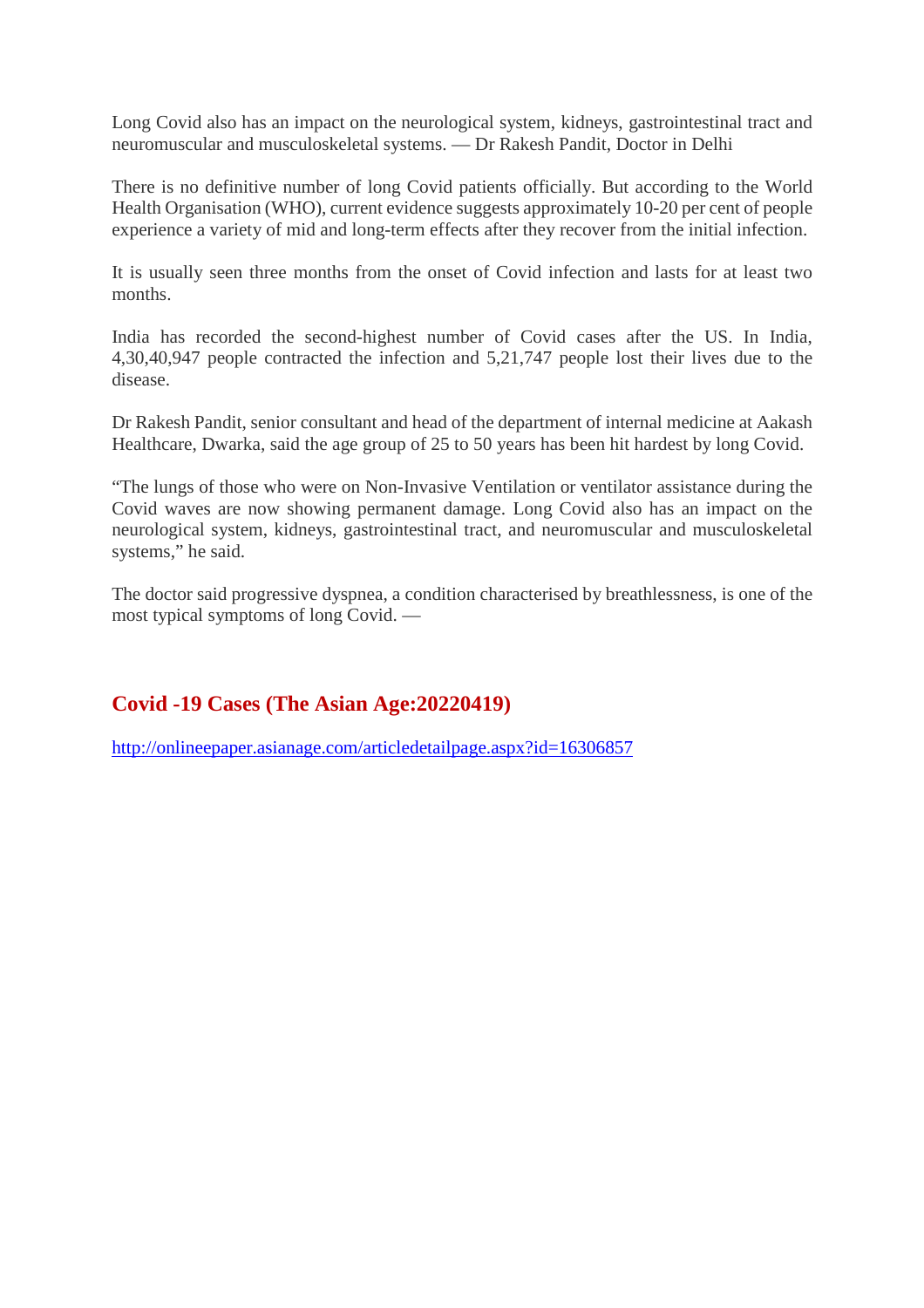

Mauritius PM Pravind Jugnauth being welcomed on his arrival at Rajkot airport on Monday. He later held a 2-km roadshow in Rajkot. On Tuesday, he will attend the stone-laying ceremony of the WHO Global Centre for Traditional Medicines in  $-PTI$ Jamnagar, to be performed by Prime Minister Narendra Modi.

# Huge 90% jump in Covid-19 cases triggers fears of spike

# ■ 500% surge in Delhi in 15 days ■ Mask fines again?

#### **SANJAY KAW** NEW DELHI, APRIL 18

India on Monday recorded a massive jump in its daily Covid-19 count, raising fears of another spike in infections. As many as 2,183 fresh Covid-19 cases have been recorded over the past 24 hours, an 89.8 per cent jump from Sunday's case count of 1,150 cases. This is the first time in nearly a month that the country

has registered more than

2,000 cases in a day  $-2,075$ 

cases were registered on March 19.

A total of 214 deaths were also recorded over the past 24 hours. This, however, includes a backlog of 213 deaths from Kerala. Of all the states, Kerala has also logged the highest number of 940 cases.

Among the cities seeing a surge in infections is Delhi, which reported 501 fresh cases in the last 24 hours. The city had logged 517 new cases on Sunday. The total number of Covid-infected patients in Delhi is  $1,729 -$  the highest since March this year.

Covid-19 cases shot up significantly in Delhi-NCR in the past couple of days, with a recent survey claiming the infections may have gone up by<br>almost 500 per cent in the last 15 days.

While the number of Covid-19 cases have shot up in the national capital, Delhi health minister Satyendar Jain claimed it was not very alarming as Turn to Page 4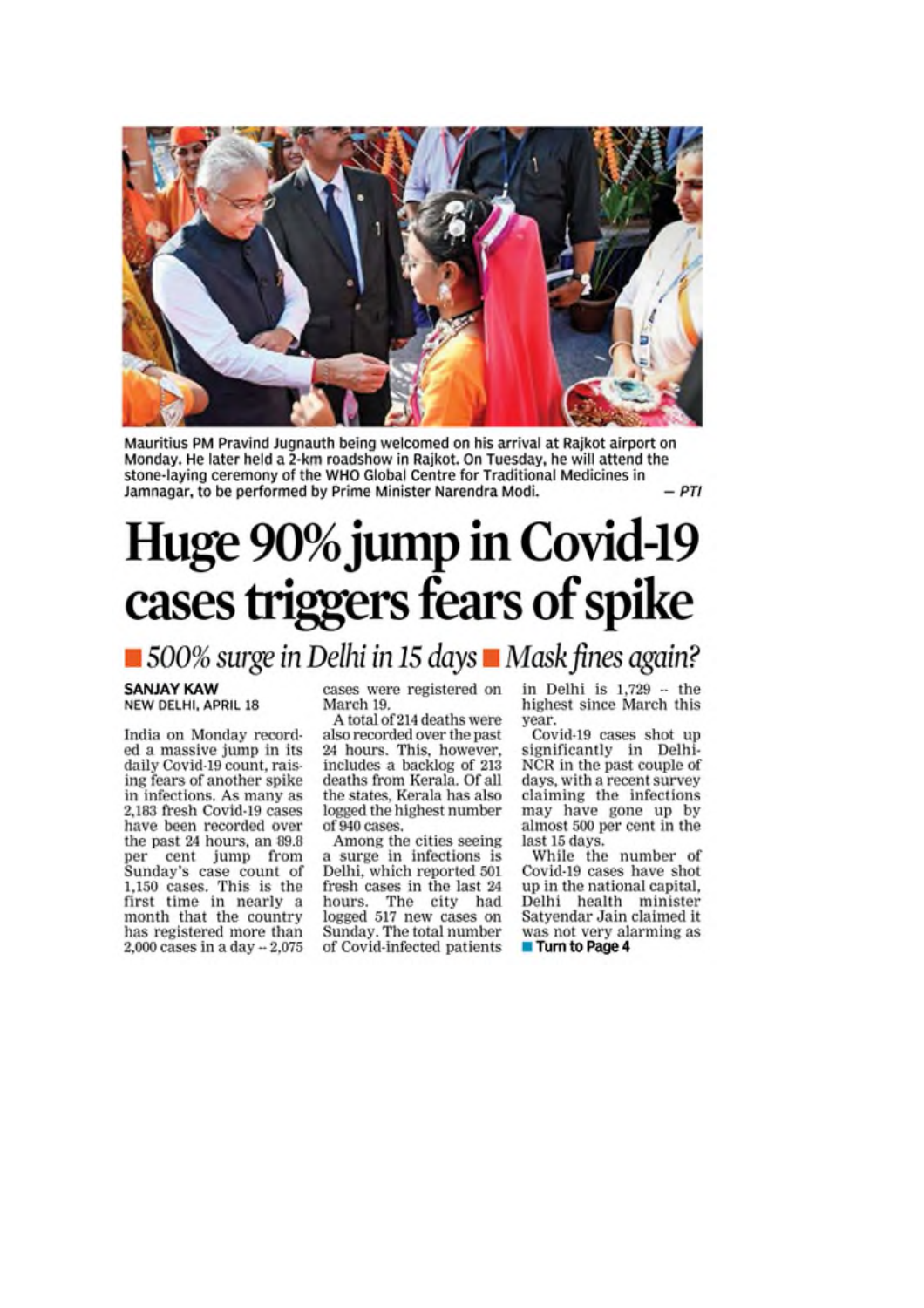http://onlineepaper.asianage.com/articledetailpage.aspx?id=16306912

# Delhi records 501 fresh Covid-19 cases, positivity rate jumps to 7.72%

#### **AGE CORRESPONDENT NEW DELHI, APRIL 18**

Delhi's Covid-19 positivity rate on Monday jumped to 7.72 per cent even as the city recorded 501 fresh cases, 16 less than the previous day, according to health department data.Officials said that last time the positivity rate was above seven per cent in the city on January 29 (7.4 per cent) and on January 28  $(8.6$  per cent).

Barring Sunday, Delhi<br>has been witnessing an nas been writessing an<br>upward trend in daily<br>Covid-19 cases positivity rate in the last few days.

Despite less tests the posi-

tivity rate in the city on Monday rose to 7.72 per cent. The national capital on Sunday recorded a 4.21 per cent positivity rate.

A total of 6,492 Covid-19 tests were conducted the previous day, the bulletin stated on Monday. However, Sunday's health bulletin had stated that a total of 12,270 Covid-19 tests were conducted the previous day.

According to data provided by city health department, the positivity rate in<br>last one week between April 10 and April 18 have increased by six times. The positivity rate on April 10 was 1.29 per cent with 141

cases which rose to 7.72 per cent on Monday with 501 fresh Covid-19 cases.

With the new cases, the city's infection tally has risen to 18,69,051 while the death toll stood at 26,160 as no new fatality was reported

The city had on Sunday recorded 517 Covid cases with no deaths.

On Saturday, 461 Covid cases and two deaths were reported in Delhi while the positivity rate was 5.33 per cent.

On Friday, Delhi had<br>logged 366 Covid-19 cases and zero death, while the positivity rate was 3.95 per cent.

The number of patients under home isolation have also increased as there were 1,188 covid patients under home isolation while on Sunday this number was 964.

There are 9,735 beds for Covid-19 patients in Delhi hospitals and 81 (0.83 per cent) of them are occupied, the bulletin said.

The bulletin added that as on date there were 623 containment zones across the city.

The number of daily Covid-19 cases in Delhi had touched the record high of 28,867 on January 13 this year during the third wave of the pandemic.

#### **Huge Jump covid 19 (The Asian Age:20220419)**

http://onlineepaper.asianage.com/articledetailpage.aspx?id=16307003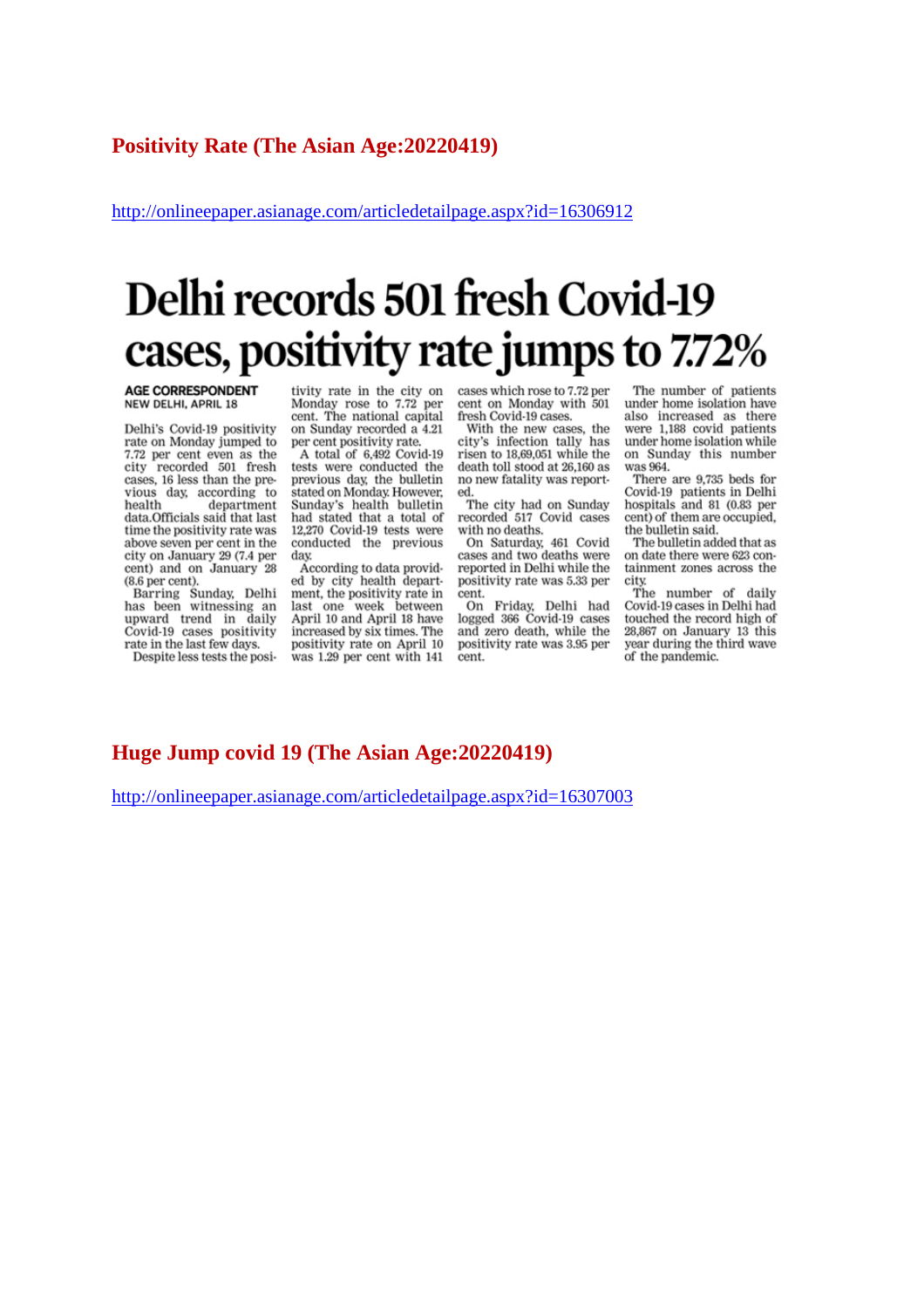# Huge 90% jump in Covid-19<br>cases triggers fears of spike

Continued from Page 1 the rate of hospitalisation was low. He said the Delhi government was keeping a close watch on the situation.

The minister underlined that it was necessary to wear face masks, even though the fine for not doing so had been withdrawn. A crucial meeting of the Delhi Disaster Management Authority on Wednesday is expected to consider the reimposition of fines for not wearing face masks. Asked about the increasing number of Covid-19 cases among children, Mr Jain said the Delhi government had<br>already issued an advisory asking schools to close specific classes for a few days if any student or teacher tests positive for Covid-19. In Haryana, the state gov-

ernment has again made

the wearing of face masks mandatory in four districts. State health minister Anil Vij said in view of the rise in Covid-19 cases over the past a few days in Gurgaon, the wearing of face masks has been made mandatory there, as well as in three other districts -Faridabad, Sonipat and Jhajjar, Of 234 cases reported in Haryana on Monday, 198 surfaced in Gurgaon alone while 21 were from Faridabad. In more than half the districts, however, the cases are nil or very little. Mr Vij said a team led by the state's additional chief secretary (health),<br>Rajeev Arora, has been<br>asked to study why the cases are increasing in Gurgaon. Its report is awaited.

The decision by the Haryana government came on the day Uttar Pradesh made it compulsory for people to wear a face mask in public places in<br>Lucknow and six NCR districts. The districts where the wearing of a mask has been made mandatory are Gautam Buddh Nagar (Noida), Ghaziabad, Hapur, Meerut, Bulandshahr and Baghpat. Gautam Buddh Nagar district, adjoining Delhi, reported 65 new Covid-19 cases, including 19 children, on Monday. The number of active cases in the district has reached 332, with children being around 100 cases. The spike in cases is worrying at a time when all states have eased Covid-19 restrictions on public movement. Many states have also removed the fine for not wearing masks in public while<br>advising citizens to continue wearing them to guard against the infection.

#### **WHO**

## **India's excess deaths not derived from global model: WHO team (Hindustan Times: 20220419)**

https://epaper.hindustantimes.com/Home/ShareArticle?OrgId=1940df6f341&imageview=0

India's excess deaths not derived from global model: WHO team An NYT report put India's death toll at nearly 4 million, disputing the government's figure of over 520,000 fatalities. Raj K Raj/HT archive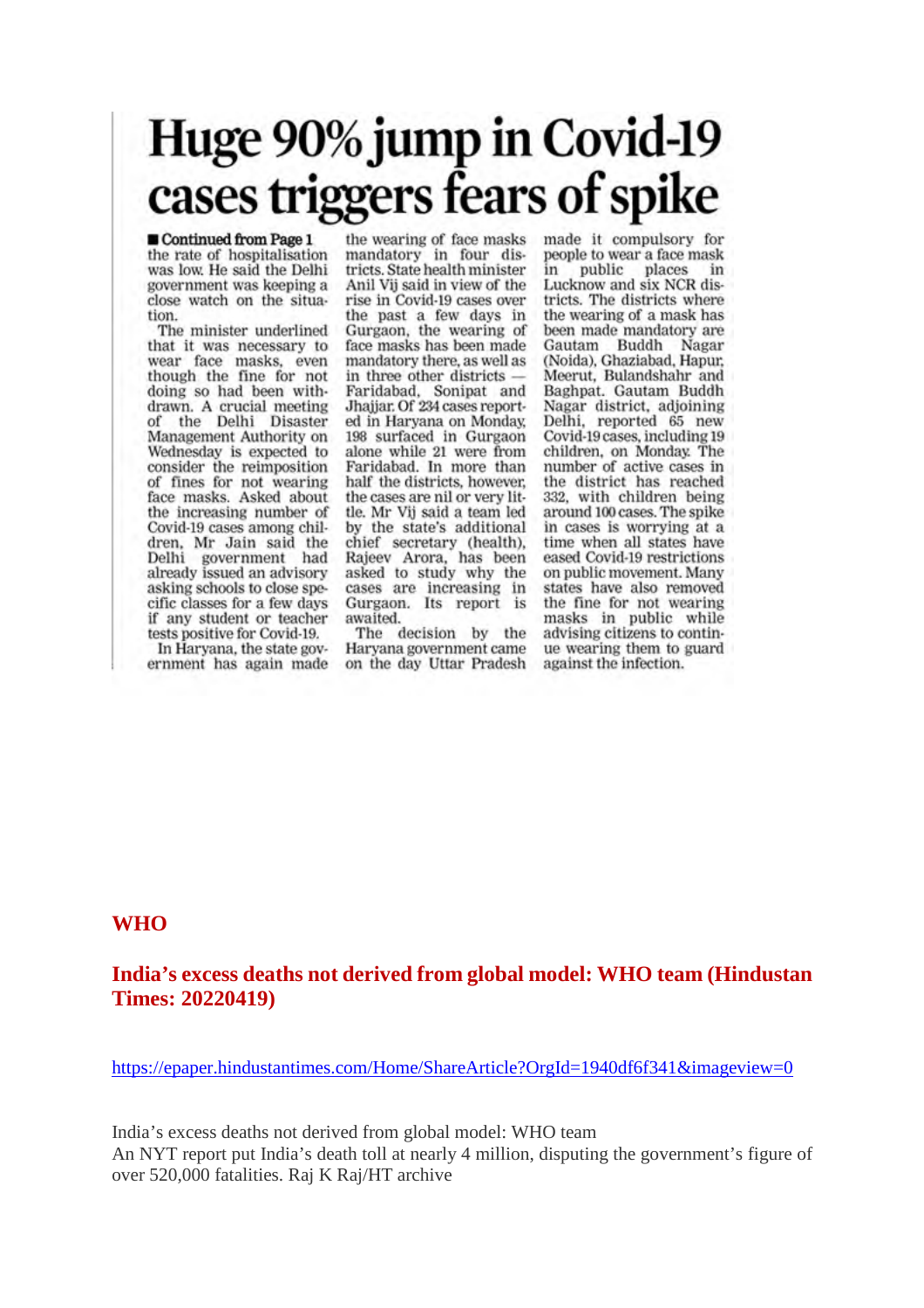India's excess deaths not derived from global model: WHO team

Senior members of World Health Organisation (WHO) team tasked with calculating the global death toll from the coronavirus pandemic responded Monday to the Union government's statement that criticised the model they used for arriving at their death estimates for India, and said their numbers for excess mortality in India were solely based on data from within the country — and not on some global formula.

Researchers working in the Technical Advisory Group (TAG) of the WHO Covid-19 Mortality Assessment Group shared an extract from their yet-to-be-published research paper titled "Estimating Country-Specific Excess Mortality During the COVID-19 Pandemic" detailing their methodology for countries that did not have official national all-cause mortality data and explained how they arrived at individual mathematical models to reach their estimates.

The controversy about the volume of "excess deaths" in India kicked off on April 16, when a report in The New York Times claimed that an effort by WHO to calculate the real global death toll from the pandemic "has been delayed for months because of objections from India, which disputes the calculation of how many of its citizens died and has tried to keep it from becoming public". The article put India's death toll from the pandemic at nearly four million.

Hours later, the Union health ministry responded to the article and said India has been in "regular and in-depth technical exchange with WHO on the issue". "India's basic objection has not been with the result (whatever they might have been) but rather the methodology adopted for the same," the government said in a statement.

The "excess death" calculation at WHO is being performed by TAG. An advisory body to WHO, its primary role is to support efforts to assist the UN agency and UN member states in obtaining accurate estimates of numbers of deaths attributable to the direct and indirect impacts of the pandemic.

"Excess death" is a term that refers to the total number of deaths occurring due to all causes during a crisis that is above and beyond what would have been expected under regular conditions. To be sure, not all such deaths may be due to Covid-19, but during a pandemic an abrupt rise in fatalities is likely to be either directly or indirectly caused by the outbreak.

The full paper, which has been submitted for publication, will be available shortly, said Professor Jon Wakefield, TAG member and professor of statistics and biostatistics at the University of Washington.

The extract of the paper explained that for a handful of countries (which included India), the team did not have the national all-cause mortality (ACM) data and that researchers constructed different statistical models to estimate country-specific death tolls. Other than India, this list of nations included Argentina, China, Indonesia and Turkey. Their model expanded a proportionality assumption method (which assumes that hazards are proportional over time) previously proposed by Ariel Karlinsky (2022) to analyse excess mortality in Argentina, it stated.

"For India we have data from up to 17 states and union territories... over the pandemic period (out of 36), but this number varies by month," it said.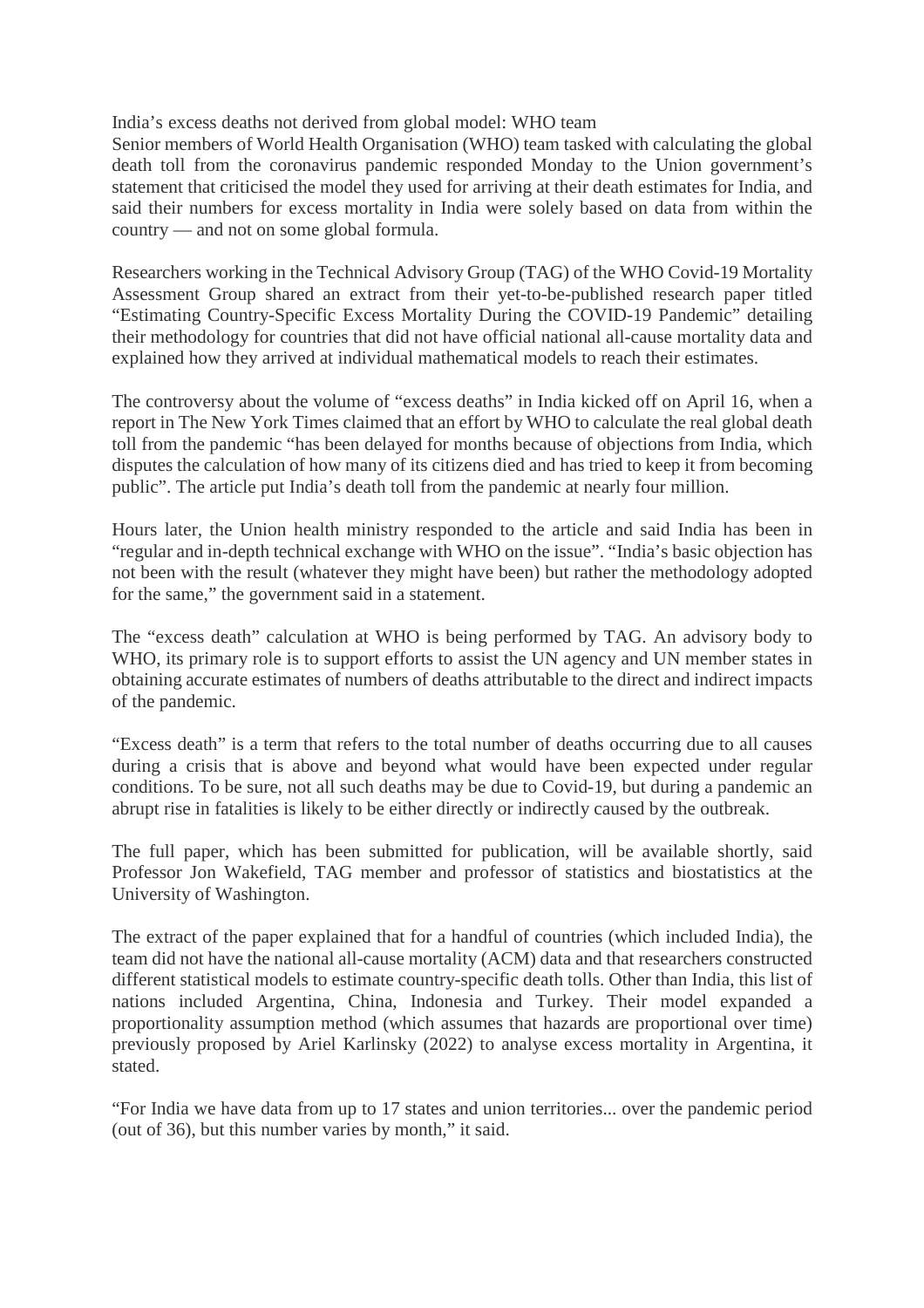The state/UT-level data for India was gathered by a series of official reports, and Right to Information (RTI) data requests by journalists. "For India, we use a variety of sources for registered number of deaths at the state and Union territory-level. The information was either reported directly by the states through official reports and automatic vital registration, or by journalists who obtained death registration information through Right To Information requests," the statement explained.

To be sure, several news organisations, HT included, have tried to estimate all-cause mortality figures for which they have generally used data from Civil Registration System (CRS) — a national system of recording all births and deaths, under the Office of the Registrar General of India and implemented on the ground by state governments — to count the number of excess deaths. A wide range of undercount has appeared in such analysis by several news organisations — ranging from as little as 0.42 times in Kerala to 48 times in Bihar. Some experts have previously argued that CRS may not be the best database to estimate all cause deaths.

The WHO researchers also stressed that for the India analysis, they did not use a global model.

"We stress that for India the global predictive covariate model is not used and so the estimates of excess mortality are based on data from India only," they wrote.

One of the key concerns raised by India's ministry of health was regarding the covariates used by the WHO team. "Of the covariates used for analysis, a binary measure for income has been used instead of a more realistic graded variable. Using a binary variable for such an important measure may lend itself to amplifying the magnitude of the variable. WHO has conveyed that a combination of these variables was found to be most accurate for predicting excess mortality for a sample of 90 countries and 18 months," the health ministry said in its April 16 statement, adding that the Indian government was yet to receive from WHO a detailed justification of how the combination of these variables is found to be most accurate.

But the researchers themselves admitted to the limitations to their approach in the summary findings.

"If, over all (local) regions, there are significant changes in the proportions of deaths in the regions as compared to the national total, or large changes in the populations within the regions over time, then the approach will be imprecise," they wrote. However, they added: "We have carried out sensitivity (for example, we remove different subsets of states and run the model) and cross-validation analyses" to address these shortcomings.

Several issues raised by the Indian government (such as inverse relationship between monthly temperature and monthly average deaths, which it said had "no scientific backing") in its April 16 statement found no mention in the excerpt tweeted by Wakefield.

When asked about the Indian statement regarding the New York Times article, a spokesperson from WHO said their full report concerning excess deaths would be released in the "near future". "We are planning the release of the Excess Mortality Data in the near future. Once there is a date of release, we will let you know," the body said in an emailed response.

To be sure, several other researchers have tried to estimate the total number of excess deaths that took place in India during the pandemic, and have arrived at figures that suggest a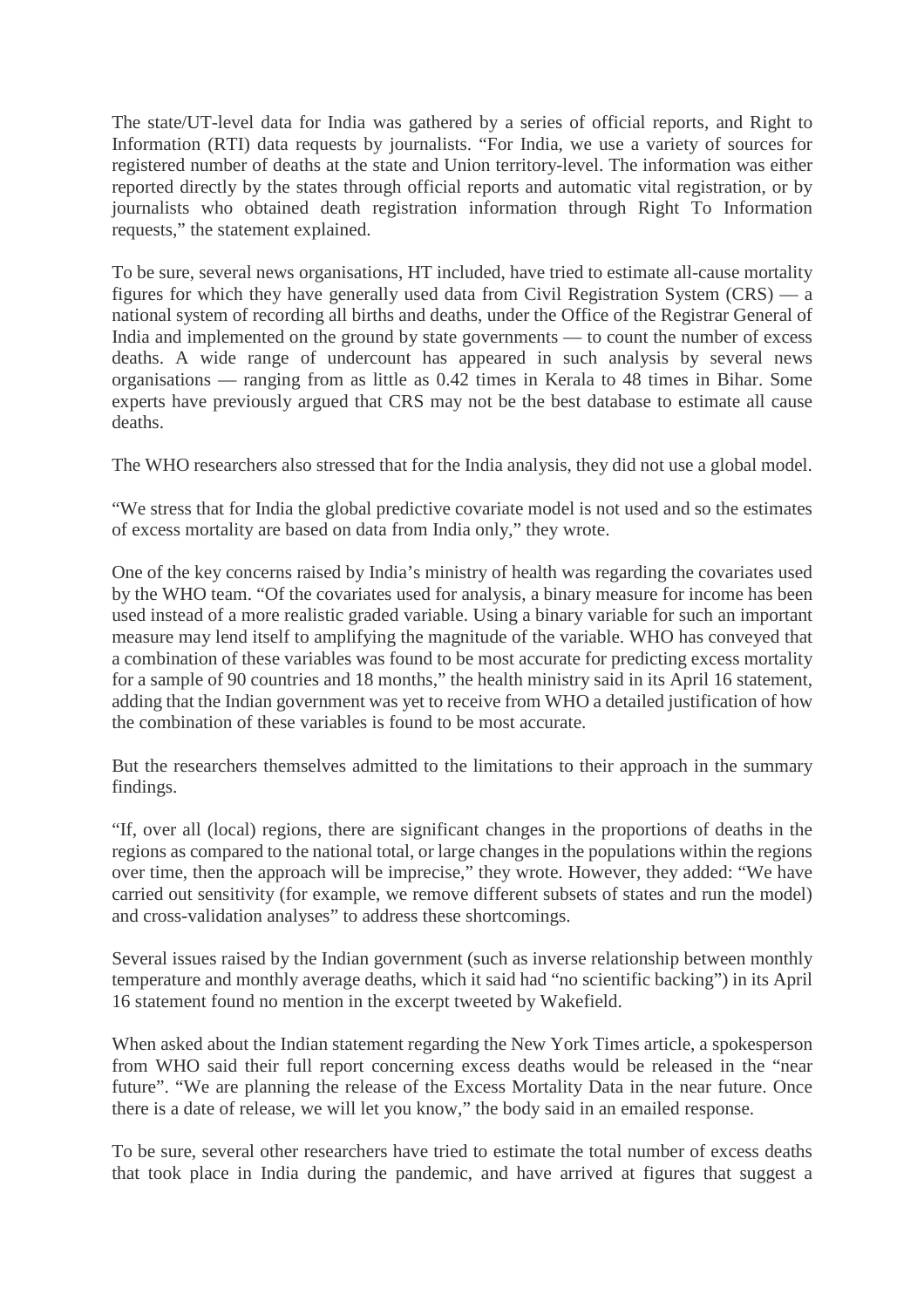significant undercounting. The excess deaths figures in these studies have ranged from 2 million to 4.9 million.

One such scientist, Prabhat Jha, director of the Centre for Global Health Research at St Michael's Hospital in Toronto, whose research paper published in the journal Science estimated India's Covid deaths by September 2021 to be "six to seven times higher than reported officially" said that his findings were similar to the numbers from WHO. "Our paper in Science using additional data sources reached similar conclusions to the WHO," he said about his paper which put the excess death toll in India till June 2021 to over 3 million.

These studies have used a variety of sources and methods ranging from household surveys to CRS data, to infection fatality rate estimates for Covid-19. As of Monday morning, the Indian government's official death toll from the pandemic is 521,965.

To be sure, a precise picture on the real mortality numbers can be a near-impossible task in a country the size of India, especially over a large period of time as has been in the case of the global pandemic, which spanned over two years.

Experts stressed that it is still prudent for India to set up a system which records precise number of deaths that registers a definitive scientific cause as well.

"In the time of an epidemic when excess deaths due to all causes are reported with no explanation, it can be attributable to the disease that has caused the outbreak. It is an assumption, nonetheless, since there is not an adequate system in place that can give the real picture. What is required in our public health system is the need to set-up a proper system to determine exact death numbers on daily or weekly basis in each city or town with a definitive cause of death determined by scientific method; and adequate actions in that control the cause. It is doable. European cities did it 300 years ago. It is not rocket science. India must invest in such a system," said Dr Dileep Mavalankar, director, Indian Institute of Public Health, Gandhinagar.

## **Depression**

## **छोटेबचको भी सतानेलगी िचंता, अमेरकटाक फोसने8 से18 साल के बचकिनंग किसफारश क(Dainik Bhasker: 20220419)**

#### https://epaper.bhaskar.com/detail/1253719/40008626193/mpcg/19042022/194/text/

क्रिस्टिना कैरॉनबड़े-बुजुर्गों को सताने वाली चिंता बच्चों के कोमल मन-मस्तिष्क में भी घर करने लगी है। बच्चों में मानसिक स्वास्थ्य की बिगड़ती स्थिति के कारण अमेरिकी विशेषज्ञों की प्रभावशाली टास्क फोर्स ने पहली बार 8 से 18 साल वाले सभी बच्चों की जांच करने की सिफारिश की है। बाल मनोवैज्ञानिक और मेयो क्लिनिक में पीडियाटिक एंजाइटी डिसऑर्डर्स क्लिनिक के निदेशक स्टीफन पीएच व्हाइटसाइड के मताबिक, 'चिंता बचपन की सबसे आम मानसिक गड़बड़ी बनकर उभरी है। ज्यादा से ज्यादा बच्चों की चिंता के लिए जांच करना वास्तव में महत्वपर्ण है। अधिकांश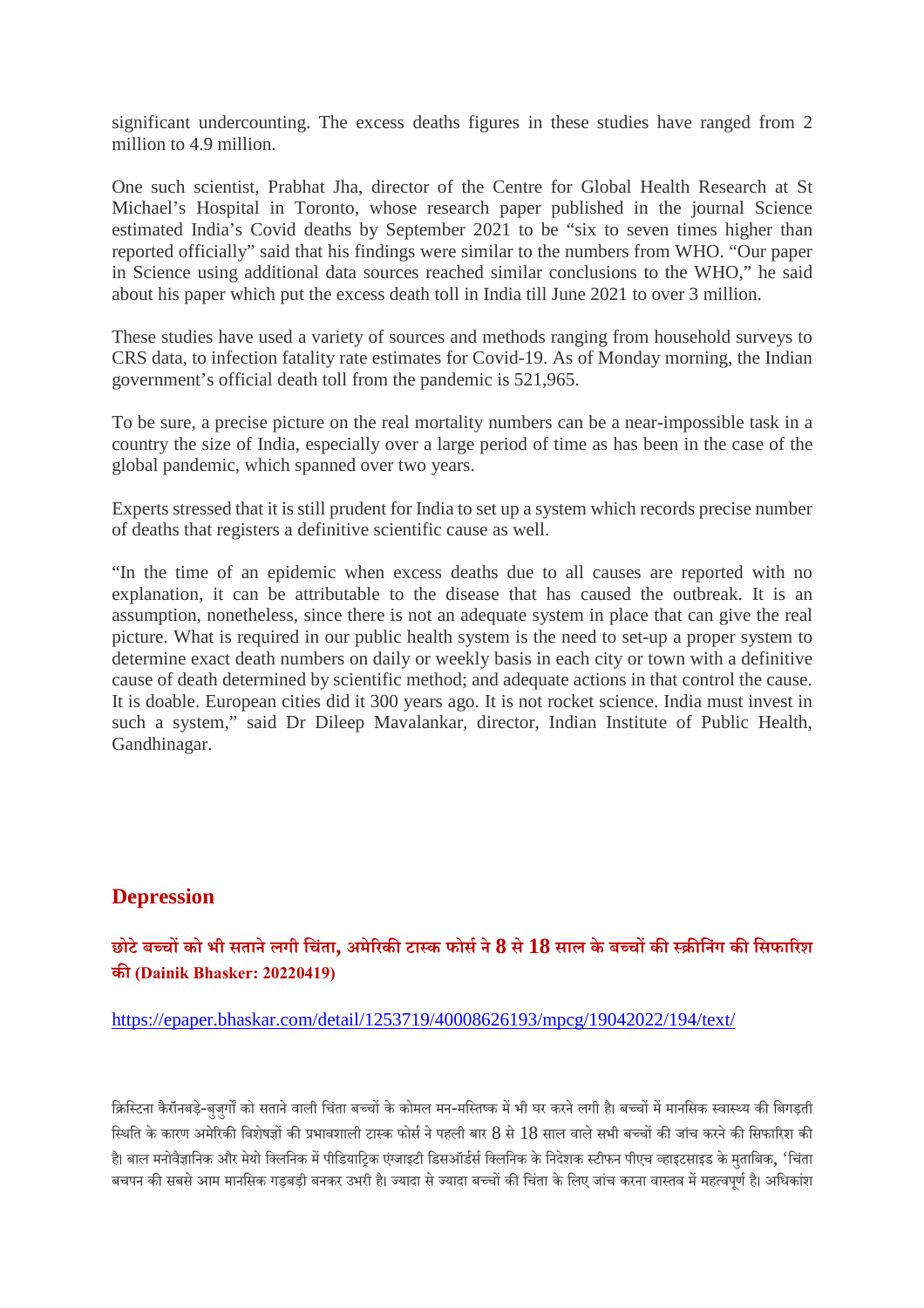बच्चों को मानसिक स्वास्थ्य देखभाल की आवश्यकता होती है, जो उन्हें नहीं मिलती है। व्यवहारगत समस्याओं से जूझ रहे बच्चों में चिंता बढ़ने की आशंका होती है।' महामारी ने ऐसे बच्चों की समस्या को और बढ़ाया ही है। अमेरिकी टास्क फोर्स ने अनुशंसा की है कि चाहे बच्चे में कोई लक्षण दिखे या नहीं, हर बच्चे की स्क्रीनिंग की जाए। टास्क फोर्स की सदस्य मार्था कुबिक के मुताबिक, 'जीवन अस्त-व्यस्त हो, इससे पहले दखल .<br>देना महत्वपूर्ण है। चाइल्ड माइंड इंस्टीट्यूट की एक रिपोर्ट बताती है कि बचपन के चिंता विकार आगे चलकर डिप्रेशन, चिंता, व्यवहारगत समस्याओं और मादक द्रव्यों के सेवन में बदल सकते हैं। टास्क फोर्स ने कहा कि उसके पास अभी 8 साल से छोटे बच्चों की स्क्रीनिंग की सिफारिश के लिए पर्याप्त सबूत नहीं हैं। वहीं अमेरिका के रोग नियंत्रण और रोकथाम केंद्र का कहना है कि 3 से 17 साल उम्र वाले 7% से अधिक बच्चे चिंता से घिरे पाए गए हैं। >शेष पेज  $06$  पर